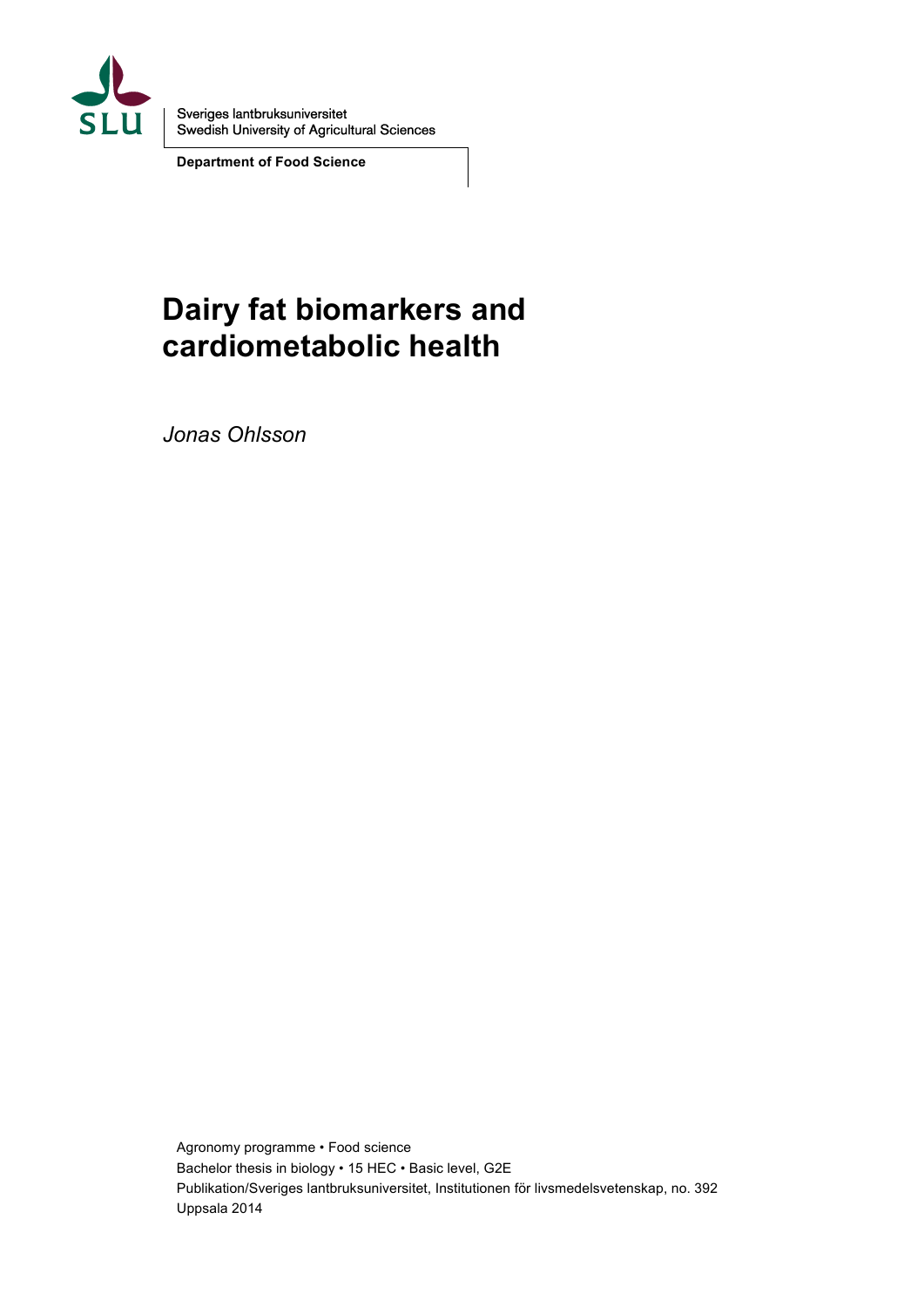## **Dairy fat biomarkers and cardiometabolic health**

*Jonas Ohlsson*

**Supervisor:** Monika Johansson, Department of Food Science, SLU.

**Examiner:** Lena Dimberg, Department of Food Science, SLU.

**Credits:** 15 HEC **Level:** Basic, G2E **Course title:** Independent project in biology **Course code:** EX0689 **Programme/education:** Agronomy programme in food science

**Place of publication:** Uppsala **Year of publication:** 2014 **Title of series:** Publikation/Sveriges lantbruksuniversitet, Institutionen för livsmedelsvetenskap, no. 392 **Online publication:** http://stud.epsilon.slu.se

**Keywords:** Dairy fat, biomarkers, cardiovascular disease, diabetes, epidemiology

**Sveriges lantbruksuniversitet Swedish University of Agricultural Sciences**

Department of Food Science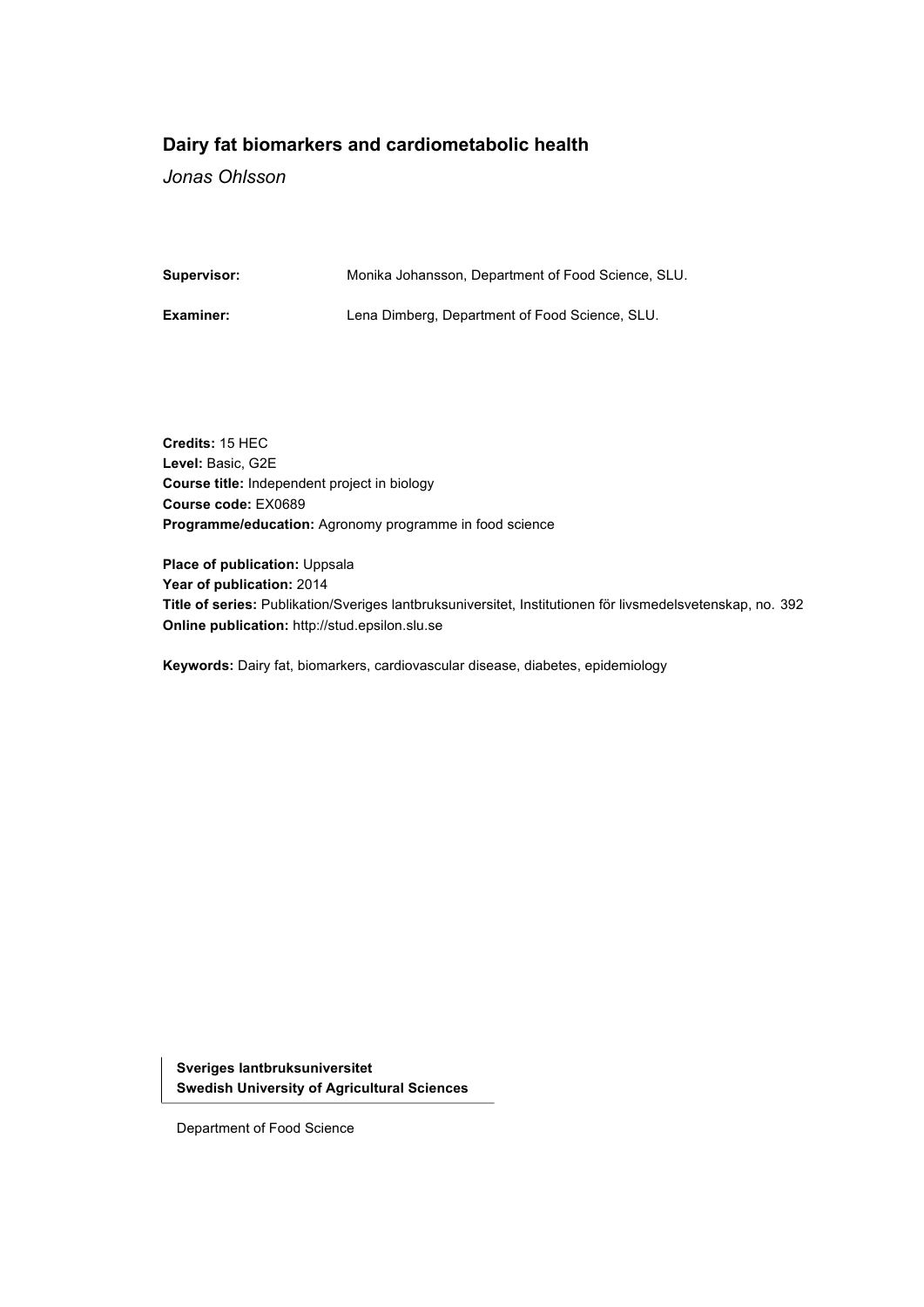## Abstract

Commonly held dietary guidelines discourage full-fat dairy consumption due its to high levels of saturated fatty acids, which are believed to aversely influence cardiovascular disease risk. Cardiovascular diseases cause more than one third of deaths in the developed world. With dairy often providing a large part of energy and nutrients in Western diets, research into its effects on human health is warranted.

Several recent studies have suggested a protective role of dairy in the development of cardiometabolic disease. However, many of these have used imprecise methods of dietary assessment, based on questionnaires or interviews. Biomarkers are emerging as a means of evaluating diet in a more objective way.

Currently used dairy fat biomarkers are minor fatty acid constituents of dairy that preferably are unique to dairy and not influenced by endogenous metabolism. These compounds can be measured in blood or adipose tissue samples, and can be good indicators of short (weeks) and long (years) term intakes, depending on the sampling medium. The most reliable indicator of dairy fat intake seems to be pentadecanoic acid (C15:0), however research in this area is somewhat lacking.

Studies where these biomarkers have been evaluated in relation to cardiometabolic disease endpoints (incident cardiovascular disease or type-2 diabetes) have generally found dairy to elicit a protective effect. Crosssectional studies evaluating indices of the metabolic syndrome suggest that dairy fat may slow down disease progression.

Further standardization of methodologies and validation of biomarker concentrations in relation to intake could improve reliability of biomarkerbased dietary assessments. Furthermore, combining chemical and traditional methods could provide even better precision than using either method alone.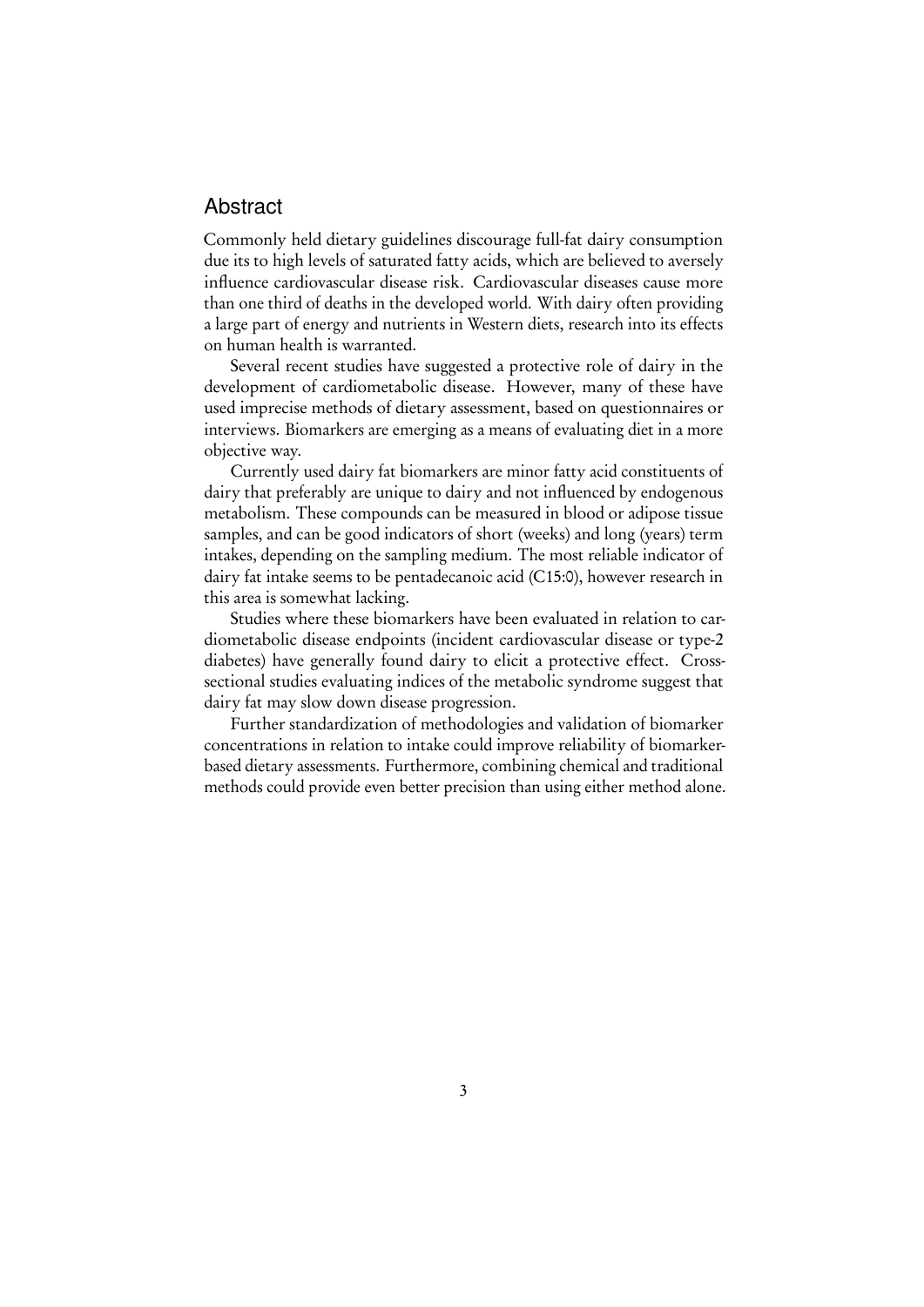## Sammanfattning

Många av dagens kostråd avråder från konsumtion av fullfeta mejeriprodukter p.g.a. höga halter mättade fettsyror, vilka anses påverka kardiovaskulär hälsa negativt. Hjärt–kärlsjukdomar orsakar mer än en tredjedel av alla dödsfall i den industrialiserade världen. Då mejeriprodukter ofta bidrar med en betydande del av energi och näringsämnen i den västerländska kosten är det motiverat att studera dess effekter på human hälsa.

Ett antal studier har de senaste åren funnit resultat som antytt att konsumtion av mejeriprodukter kan ha en skyddande inverkan på risken för insjuknande i hjärt–kärlsjukdom, men många av dessa har använt osäkra metoder för att mäta deltagarnas kostvanor. Mer precisa mätningar kan göras med biomarkörer, något som ökat i användning under senare tid.

De biomarkörer för mjölkfettintag som används i dag är fettsyror som förekommer i låga halter i mjölken, och som bör vara både unika för mejeriprodukter och inte påverkade av endogen metabolism. Dessa ämnen kan mätas i blod eller i fettvävnad, och kan vara goda indikatorer för konsumtion över korta (veckor) eller långa (år) perioder. En av de mest tillförlitliga markörerna anses vara pentadekansyra (C15:0), men ytterligare forskning behövs för att säkerställa detta.

Studier som utvärderat dessa biomarkörer i förhållande till kliniska ändpunkter (incidens av hjärt–kärlsjukdom eller diabetes typ 2) har generellt visat på en skyddande effekt. Tvärsnittsstudier som undersökt olika aspekter av metabola syndromet antyder att mjölkfettskonsumtion kan fördröja dess utveckling.

Ytterligare standardisering av metoder och validering av samband mellan biomarkörer och intag skulle kunna förbättra precisionen hos kemiska kostskattningsmetoder. Precisionen skulle ytterligare kunna förbättras om kemiska och traditionella metoder kombinerades.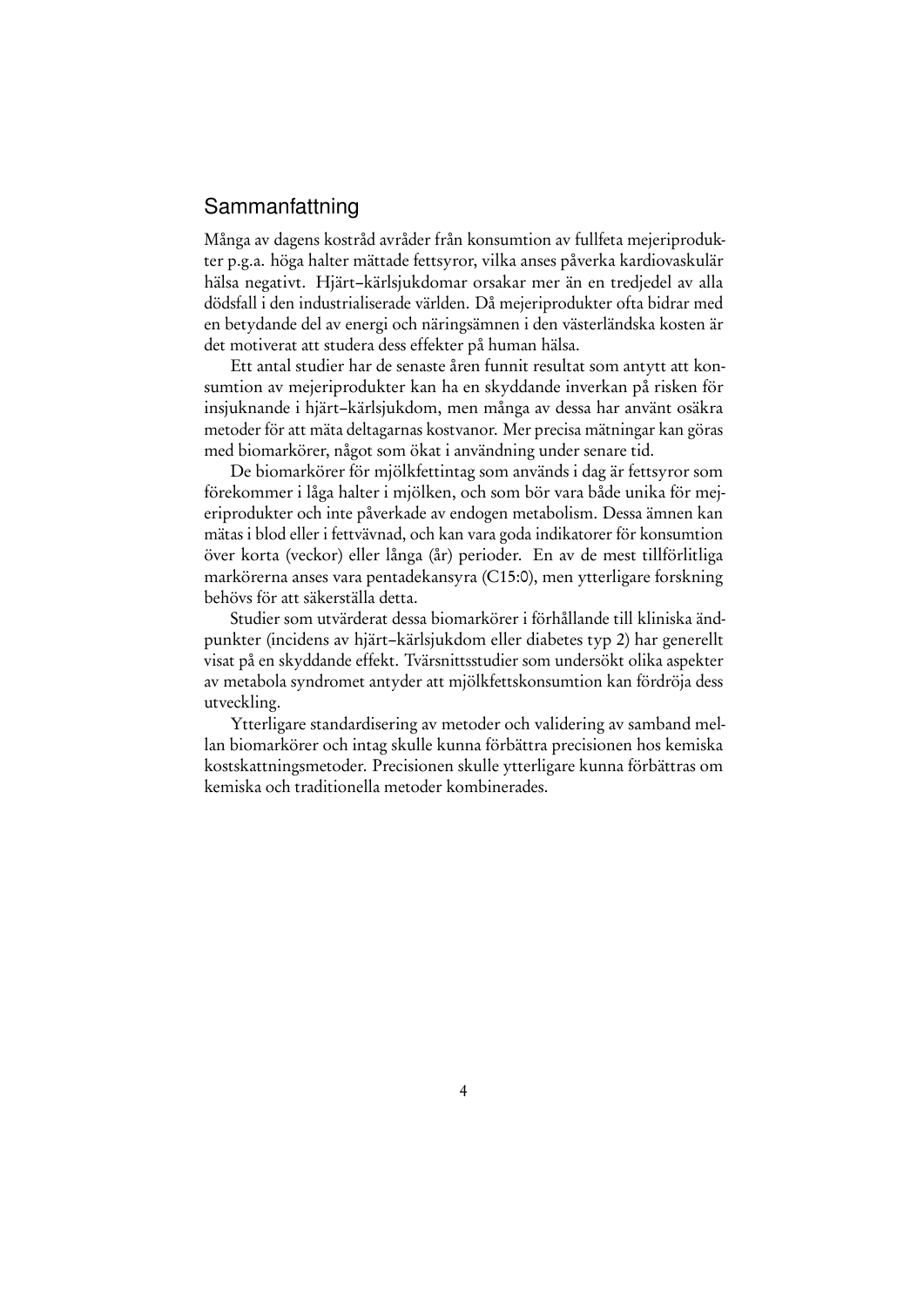## Acronyms and abbreviations

| Branched-chain amino acid            |
|--------------------------------------|
| Cholesteryl ester                    |
| Coronary heart disease               |
| C-reactive protein                   |
| Cardiovascular disease               |
| Fatty acid                           |
| Food frequency questionnaire         |
| High density lipoprotein cholesterol |
| Hazard ratio                         |
| Metabolic syndrome                   |
| Myocardial infarction                |
| Odds ratio                           |
| Phospholipid                         |
| Relative risk                        |
| Ruminant trans fatty acid            |
| Saturated fatty acids                |
| Type-2 diabetes                      |
| Total cholesterol                    |
| Triacylglycerol                      |
|                                      |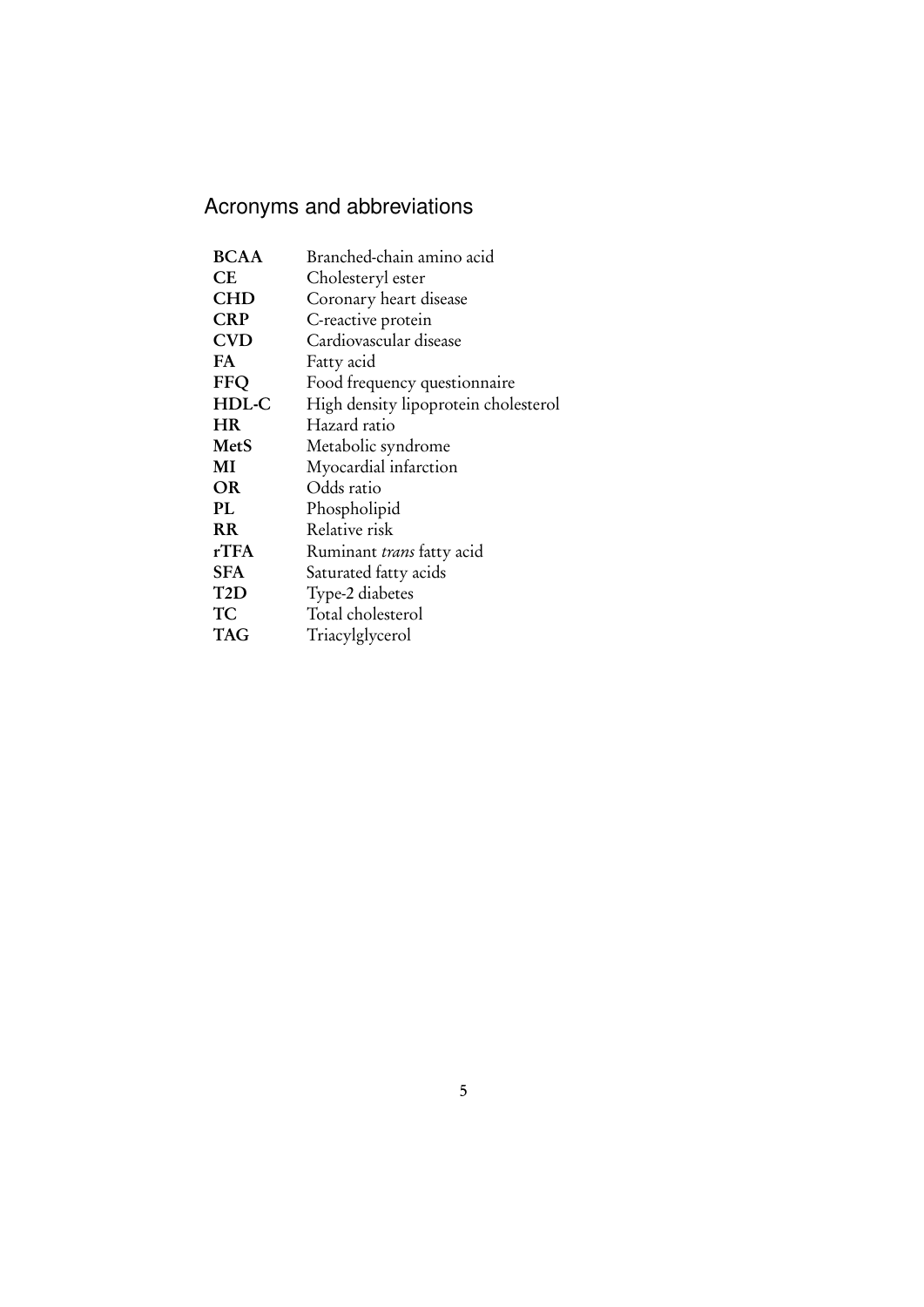## **Contents**

| 1             | <b>Introduction</b>                                      | 6  |
|---------------|----------------------------------------------------------|----|
| $\mathbf{2}$  | Dairy biomarkers                                         | 7  |
| 2.1           | Biomarkers versus traditional methods of diet assessment | 7  |
| $2.2^{\circ}$ | Compounds used as biomarkers                             | 8  |
| 2.3           | The use of tissues and blood for sampling                | 9  |
| 2.4           | Other methodological considerations                      | 9  |
| 3             | Bioactive compounds in dairy products                    | 10 |
| 4             | Studies evaluating dairy biomarkers                      | 12 |
| 4.1           | Study selection                                          | 12 |
| 4.2           | Dairy biomarkers and metabolic health                    | 13 |
| 4.3           | Cardiovascular disease outcomes                          | 15 |
| 4.4           | Diabetes outcomes                                        | 17 |
| 5             | <b>Discussion</b>                                        | 18 |
| 6             | <b>Conclusion</b>                                        | 20 |

## <span id="page-5-0"></span>1 Introduction

Milk and dairy products are important sources of energy and nutrients in large parts of the Western world. In a Swedish study conducted in 2010–2011 [\(Amcoff et al., 2014\)](#page-21-0), dairy products (excluding butter, and dairy used in cooking) provided 12 % of calories and 11 % of protein present in the diet. Additionally, dairy products supplied almost a fifth of the average daily intake of protein, and was a rich source of several vitamins and minerals including vitamins A and D, calcium, and phosphorus.

Dairy is also a rich source of saturated fatty acids (SFA), with dairy products and cheese supplying 25 % of the SFA intake (ibid.). However, since this value neither accounts for butter nor for dairy products used for cooking, the true amount is likely higher. Because SFA is generally considered harmful to cardiovascular and metabolic health, many Western dietary guidelines have focused on encouraging the substitution of reducedfat dairy products for full-fat varieties. Choosing reduced-fat varieties is seen a means of reducing the consumption of saturated fat without adversely affecting intakes of other nutrients [\(Nordic Council of Ministers, 2014;](#page-24-0) [U.S.](#page-25-0) [Department of Agriculture and U.S. Department of Health and Human](#page-25-0)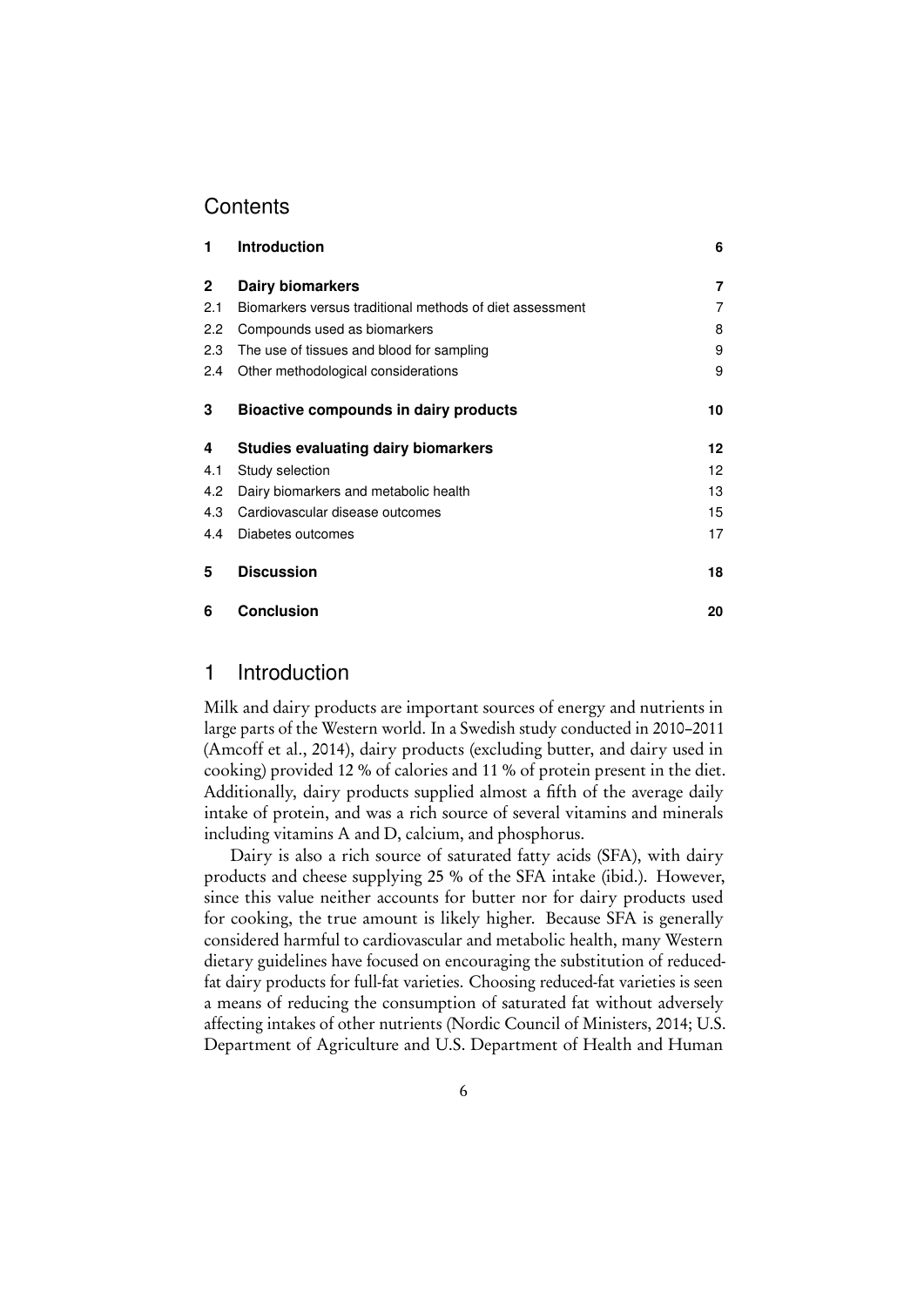[Services, 2010;](#page-25-0) [Krauss et al., 2000\)](#page-23-0).

The metabolic syndrome (MetS) is a cluster of risk factors for heart disease and diabetes, which includes high blood pressure, dyslipidemia (high triglycerides and low HDL-C), raised fasting glucose, and central obesity [\(Alberti et al., 2009\)](#page-21-1). Persons with MetS are at higher risk of heart disease and diabetes (ibid.), implying a common etiology for these diseases. Therefore, these diseases (coronary heart disease (CHD), stroke, and type-2 diabetes (T2D)) are often known as cardiometabolic diseases, encompassing both cardiovascular and metabolic disease. Strengthening the idea of a common etiology is the fact that association between an important component of MetS, raised fasting glucose, is part of the diagnostic criteria for T2D [\(Amer](#page-21-2)[ican Diabetes Association, 2008\)](#page-21-2), but MetS is also a risk factor for CVD independently of T2D [\(Malik et al., 2004\)](#page-23-1).

Researching the impact of dairy consumption on human health is a complex task, fraught with methodological issues. Practical and financial considerations limit the feasibility of conducting large-scale randomized controlled trials, and studies of this kind generally measure surrogate markers, e.g. blood lipid profiles, and not clinical endpoints such as incident heart disease. Prospective cohort studies can use clinical endpoints, but the assessment of subjects' diets is generally imprecise (especially over extended periods of time). Due to these issues, the interest in using biomarkers, specific chemical indicators of diet, has increased among nutritional epidemiologists [\(Van Dam and Hunter, 2012\)](#page-25-1).

The aim of this thesis is, first of all, to provide an overview of the use of biomarkers in studies of dairy intake and, secondly, to summarize the findings of studies that employ biomarkers to elucidate how dairy intake relates to outcomes of cardiometabolic health.

## <span id="page-6-0"></span>2 Dairy biomarkers

#### <span id="page-6-1"></span>2.1 Biomarkers versus traditional methods of diet assessment

When using epidemiological methods to determine the influence of dietary factors on human health, the accuracy of dietary assessment is of the utmost importance. Potential systematic biases influencing the validity of dietary reporting by subjects include over- and underestimation of intake, subjects adjusting reported intake in accordance with what one believes is healthy or is "what the investigator wants to hear", and difficulty in remembering food choices over extended periods of time [\(Willett, 2012\)](#page-26-0). Even the most comprehensive method of assessment, the weighed food record, where sub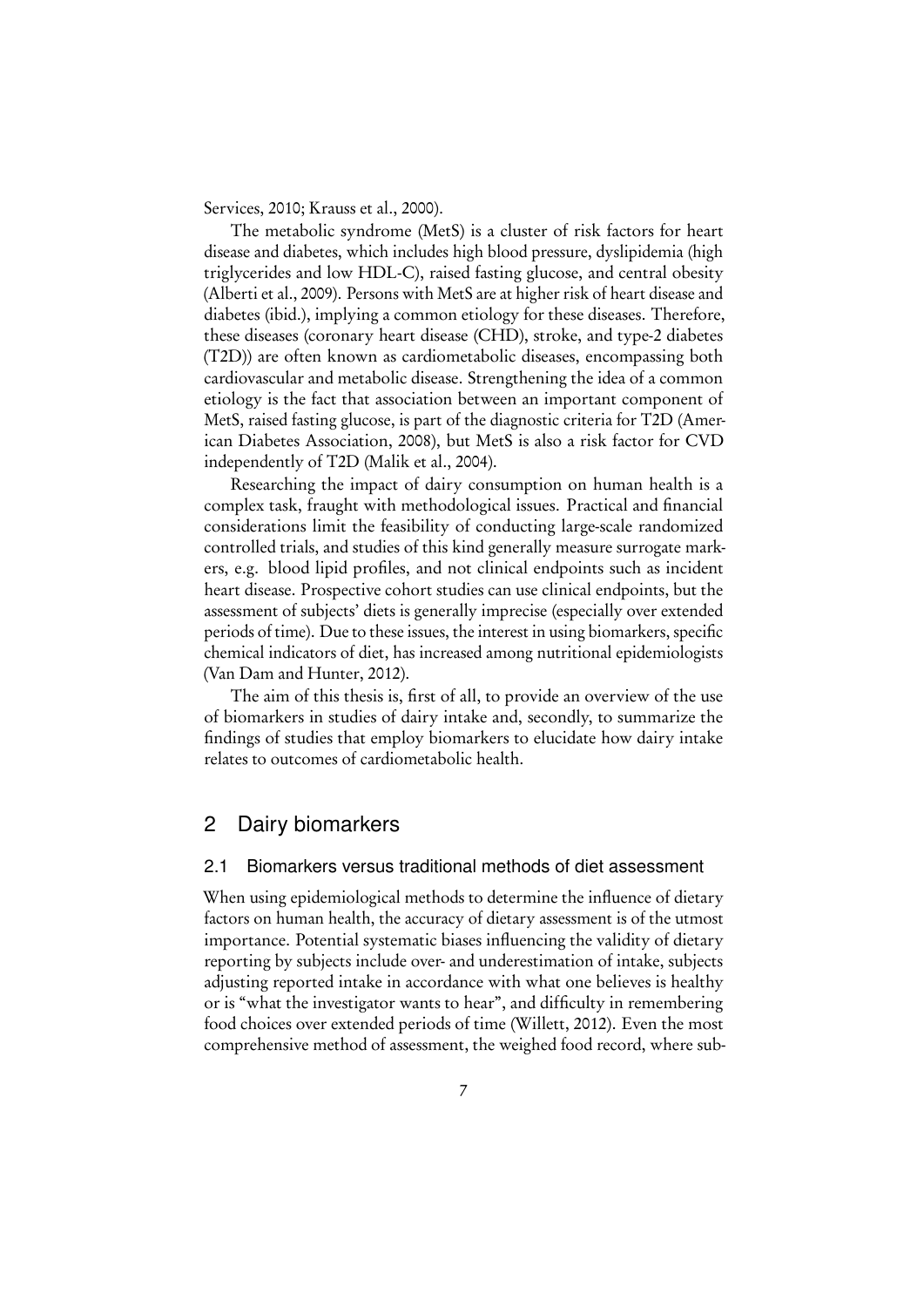jects weigh all food consumed, may not be applicable for ascertainment of long-term intakes due to the high practical overhead associated with subjects weighing all their food.

Dietary biomarkers have their limitations as well. Subjects' levels of biomarkers can be influenced by many factors, including genetics, disease status, age, nutrient bioavailability, the specific depot that is being sampled, etc. [\(Hodson et al., 2008;](#page-22-0) [Van Dam and Hunter, 2012;](#page-25-1) [Arab, 2003\)](#page-21-3). Optimally, biomarkers should be combined with other methods of measuring dietary intake to strengthen the conclusions and minimize bias, since measurement errors inherent to either method arise independently of each other [\(Van Dam](#page-25-1) [and Hunter, 2012;](#page-25-1) [Baylin et al., 2002\)](#page-21-4).

#### <span id="page-7-0"></span>2.2 Compounds used as biomarkers

The most common biomarkers used for assessing dairy intake are the oddnumbered saturated fatty acids (FA) pentadecanoic acid (15:0) and margaric acid (17:0). These FAs are microbially synthesized in the rumen and passed on to the milk, and they cannot be endogenously synthesized by humans. Several studies have found 15:0 to be a valid biomarker [\(Wolk et al., 1998;](#page-26-1) [Smedman et al., 1999;](#page-25-2) [Wolk et al., 2001\)](#page-26-2), but correlations have generally been weaker and less consistent for 17:0 [\(Nestel et al., 2014;](#page-24-1) [Jacobs et al.,](#page-22-1) [2014\)](#page-22-1).

Myristic acid (14:0) has been suggested as a dairy fat biomarker that is easier to measure, due to the higher concentrations normally present in human FA pools. 14:0 is abundant in dairy and ruminant fat, but is otherwise scarce in the food supply. Although dietary intake of this FA may thus correlate with dairy fat consumption, circulating (i.e. present in blood) or adipose (fat) tissue levels may not. Being an even-chained FA, endogenous synthesis can be an important confounder. [Wolk et al.](#page-26-2) [\(2001\)](#page-26-2) found 14:0 to be an adequate biomarker in adipose tissue but not in cholesteryl ester (CE) and phospholipids (PL), and several other studies have reported inconsistent results when comparing 14:0 and 15:0 to the same outcomes (c.f. [Perreault](#page-25-3) [et al.](#page-25-3) [\(2014\)](#page-25-3); [de Oliveira Otto et al.](#page-22-2) [\(2013\)](#page-22-2); [Iggman et al.](#page-22-3) [\(2010\)](#page-22-3)). Since endogenous synthesis can be upregulated in metabolic disease, as evidenced by elevated triglyceride levels, the use of this biomarker can be problematic when studying cardiometabolic outcomes or risk factors.

Another marker that has been evaluated in a number of studies (c.f. [Mozaffarian et al.](#page-24-2) [\(2010,](#page-24-2) [2013\)](#page-24-3); [de Oliveira Otto et al.](#page-22-2) [\(2013\)](#page-22-2)) is the ruminant trans fatty acid (rTFA) trans-palmitoleic acid (trans-16:1n–7), which cannot be synthesized endogenously. However, this fatty acid can also be formed by partial hydrogenation of vegetable oils, which can limit its validity as a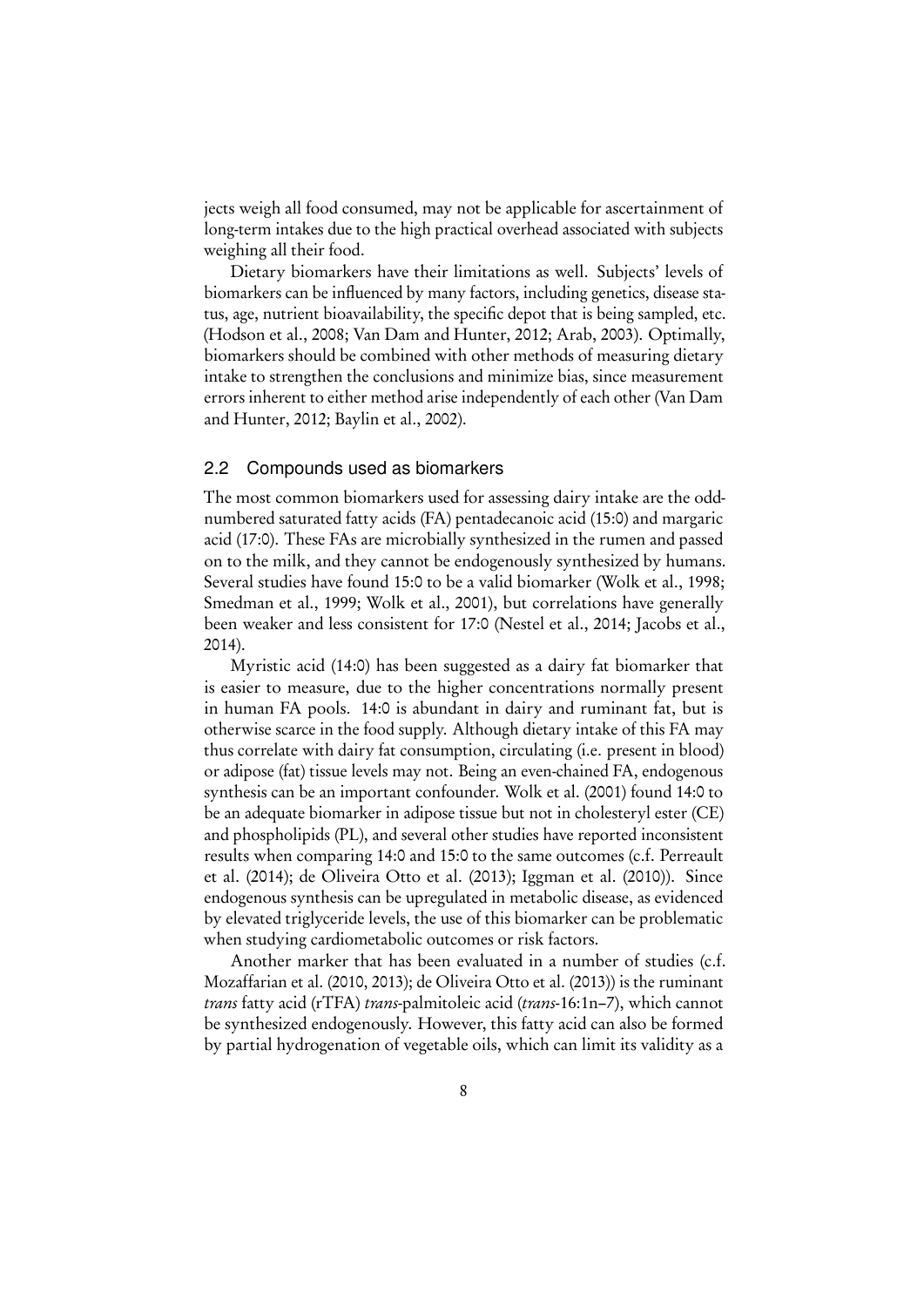biomarker. In a study on the Multi-ethnic Study of Atherosclerosis (MESA) cohort, trans-16:1n–7 was found to be more strongly associated with french fry consumption than with any other food [\(de Oliveira Otto et al., 2013\)](#page-22-2).

Other minor FA constituents have also been used. Conjugated linoleic acid (conjugated 18:2; CLA) isomers were validated in a Swedish population [\(Jiang et al., 1999\)](#page-23-2), where the 9c,11t isomer was found to correlate more strongly with dairy fat intake than with 15:0 in adipose tissue. [Smit et al.](#page-25-4) [\(2010\)](#page-25-4) used this isomer as a biomarker for the intake of dairy fat from cows grazing on pasture, as opposed to silage or grain.

Recently, trans-18:1 isomers have been demonstrated to correlate with milk consumption in Chinese subjects [\(Zong et al., 2014;](#page-27-0) [Yu et al., 2012\)](#page-26-3). As with other *trans* FAs, hydrogenated vegetable oils are likely confounders here as well [\(Micha et al., 2010\)](#page-24-4).

#### <span id="page-8-0"></span>2.3 The use of tissues and blood for sampling

The biomarkers described above are fatty acid components of dairy fat. For biomarker analysis, either adipose tissue or blood samples are taken from the subjects. Adipose tissue is believed to be the best indicator of long-term intake, with studies estimating t<sub>1/2</sub> values of 6–24 months for adipose tissue triacylglycerol (TAG) [\(Hodson et al., 2008\)](#page-22-0).

Serum or plasma samples are generally analyzed for FA composition of free or total PL, erythrocytes (red blood cells), non-esterified fatty acids (NEFA), TAG or CE FAs. An issue with sampling serum FA composition is that it likely does not correlate with long-term intake as closely as samples from adipose tissue do. Even erythrocytes, previously believed to reflect 120-day average intakes [\(Arab, 2003\)](#page-21-3), have been demonstrated to alter their membrane FA composition in response to diet in a matter of days [\(Hodson](#page-22-0) [et al., 2008\)](#page-22-0). In a study by [Wolk et al.](#page-26-2) [\(2001\)](#page-26-2), weaker correlations were found for serum PL and cholesteryl esters and dietary dairy fat intake than for adipose tissue FAs, especially for 14:0. In a recent study [\(Hodson et al.,](#page-22-4) [2014\)](#page-22-4), plasma CE, TAG, PL and erythrocytes were found to be equally valid indicators of 15:0 over a similar time period, equilibrating after two weeks on a high-SFA diet.

Blood sampling has been considered less invasive than adipose tissue sampling, due to the requirement of a biopsy when performing the latter. However, [Beynen and Katan](#page-22-5) [\(1985\)](#page-22-5) has reported on the use of a less invasive method for sampling adipose tissue. In this method, a "mini biopsy" is performed via aspiration into a 1.5 mm diameter needle, thereby reducing intrusiveness and lessening requirements for operator training. This method should be considered when more reliable measures of long-term dairy fat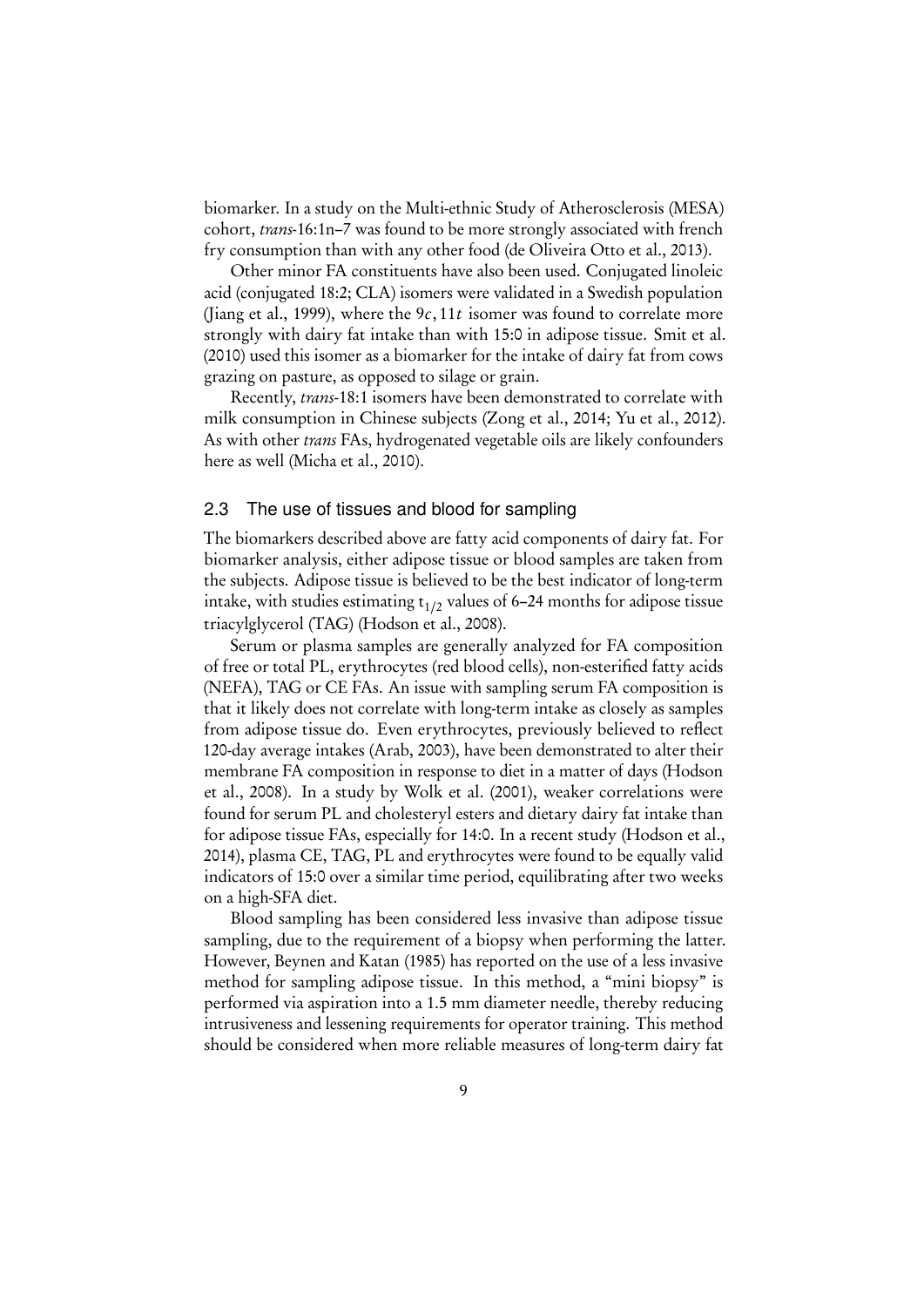intake are needed, if the study protocol allows it.

#### <span id="page-9-0"></span>2.4 Other methodological considerations

Although less representative of long-term intake than adipose tissue samples, serum samples can be used for nested case–control studies. In this type of study, blood is drawn from all subjects in a large cohort, but samples are analyzed only after a certain number of cases are present in the cohort, or after a predetermined period of time. At this time, risk factor matched controls are chosen from the cohort according to a certain case:control ratio, often 1:2. The use of biomarkers makes accurate retrospective dietary assessment feasible, even for deceased subjects. Post hoc analysis of blood samples also reduces laboratory costs.

It is worth noting that measures of dairy intake can differ between traditional and biomarker-based methods of dietary assessment in a number of ways. First, dairy biomarkers are indicative of total dairy fat consumption, which may or may not reflect total dairy intake. This also means that highfat products will influence biomarker concentrations more than low-fat products. Second, since these biomarkers are measures of total dairy fat intake, food items which are normally hard to quantify using traditional methods, e.g. cheese on pizza or butter in mashed potatoes, will influence biomarker concentrations as well. Third, levels of individual fatty acids in dairy are dependent on animal husbandry practices, primarily the type of feed used [\(Kratz et al., 2013\)](#page-23-3). Finally, fatty acid biomarkers are a relative measure of fatty acid intake, and cannot be used for quantitative assessment.

Dairy biomarkers are present not only in dairy, but also in adipose tissue and intramuscular fat of ruminants. Thus, dairy is not the only dietary source for these FAs. However, since the intake of dairy fat generally far exceeds the intake of ruminant fat from meat in most Western countries, the risk of confounding is likely minor. Although not usually an issue in Western populations, one should take other dietary sources into account when examining populations with other dietary habits.

## <span id="page-9-1"></span>3 Bioactive compounds in dairy products

Bioactive compounds are compounds which have an effect on living tissue. This is a very broad concept, especially since any type of food can arguably fall under this definition, so for practical purposes, *bioactivity* will be referred to as the effects caused beyond those that could be expected from metabolism alone.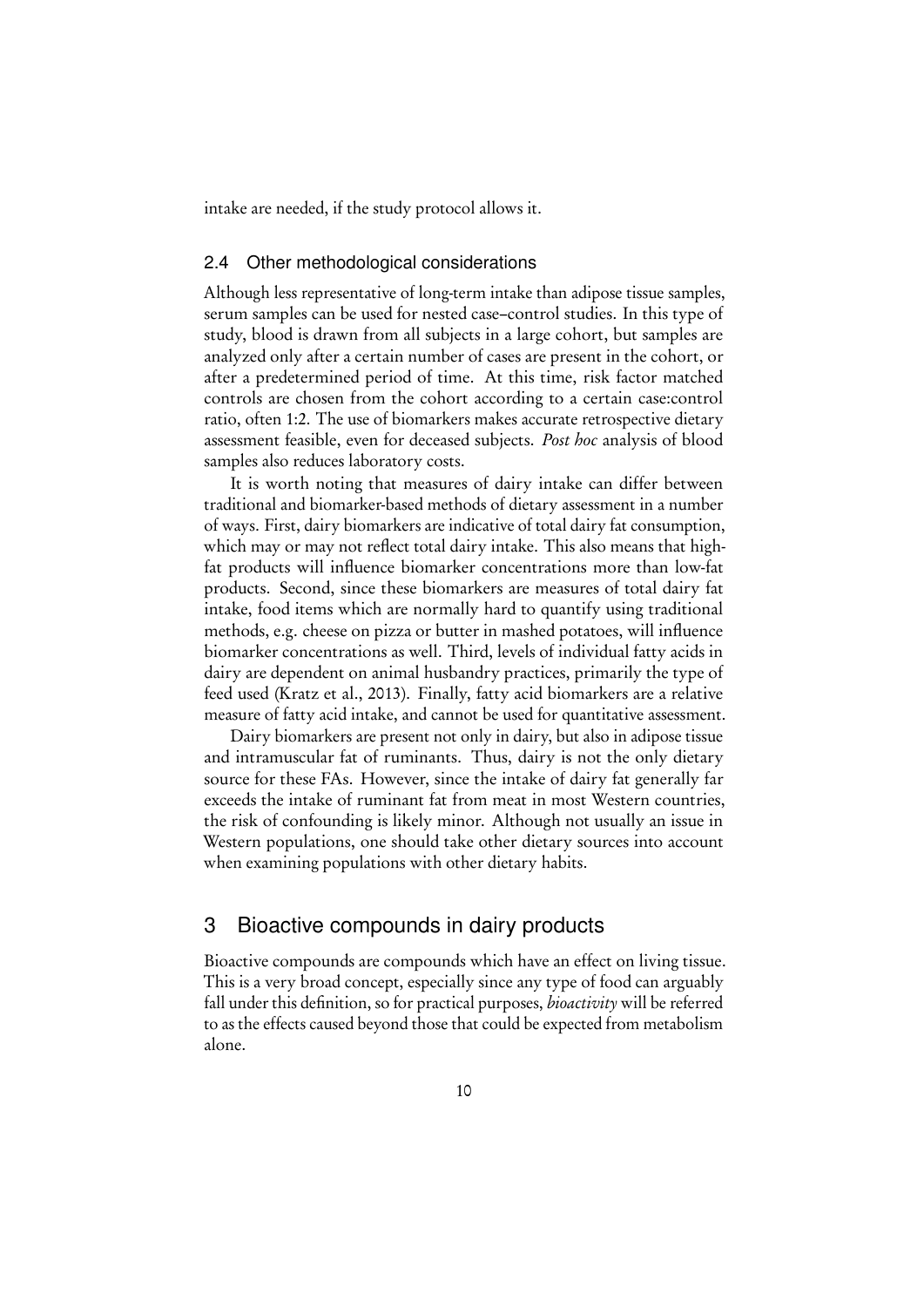A large part of dairy fat is made up of SFA. For several decades, SFA consumption has been discouraged by policymakers and nutritionists, due to its observed correlation with CVD [\(Keys et al., 1986\)](#page-23-4). However, recent metaanalyses of prospective cohort studies have detected either inverse or neutral associations between SFA consumption and CVD [\(Siri-Tarino et al., 2010;](#page-25-5) [Chowdhury et al., 2014\)](#page-22-6). Additionally, recent publications have found inverse associations between dairy consumption and CVD [\(Soedamah-Muthu](#page-25-6) [et al., 2011\)](#page-25-6), as well as for incident T2D [\(Gao et al., 2013\)](#page-22-7). Moreover, physiological effects of SFA vary with chain length. For example, medium-chain fatty acids (C<sub>5</sub>–C<sub>12</sub>) are taken up via the portal vein and are preferentially  $\beta$ -oxidized in the liver [\(Bach and Babayan, 1982\)](#page-21-5). Short chain (C<sub>2</sub>–C<sub>4</sub>) SFAs are absorbed by enterocytes and provide energy as well as downregulating inflammatory pathways in these cells [\(Kratz et al., 2013\)](#page-23-3).

More than 400 different individual FAs have been identified in dairy [\(Jensen, 2002\)](#page-23-5), of which some have been demonstrated to exhibit physiological activity. Examples of bioactive fatty acids in dairy are conjugated linoleic acids (in particular the  $9c$ , 11t and  $10t$ , 12c isomers), rTFAs, branched-chain fatty acids such as phytanic acid [\(Kratz et al., 2013\)](#page-23-3), and trans-16:1 n–7 [\(Mozaffarian et al., 2010,](#page-24-2) [2013\)](#page-24-3). Due to the large number of identified FAs, there are likely several that have yet to be classified as bioactive.

Dairy provides around 11 % of total protein in the Swedish diet [\(Amcoff](#page-21-0) [et al., 2014\)](#page-21-0), again only counting direct consumption. Dairy protein is highly bioavailable, and may benefit cardiometabolic health in several ways. It has been shown to improve metabolic risk factors such as hypertension (high blood pressure) and dyslipidemia (abnormal blood lipids) [\(McGregor and](#page-24-5) [Poppitt, 2013\)](#page-24-5). In addition, protein consumption, especially branched-chain amino acids (BCAA) and in particular leucine, is known to stimulate protein synthesis and improve body composition, which can be of importance for preventing the development of MetS (ibid.). In a recent study comparing the effects of diet on weight regain after weight loss, [Bendtsen et al.](#page-21-6) [\(2014\)](#page-21-6) found a non-significant ( $p = 0.08$ ) association between dairy protein intake and weight regain. Although this effect was attenuated after adjusting for total protein intake, suggesting that the source of protein was not the determinant for weight regain in this study, it is plausible that regular dairy consumption is associated with higher protein intake.

Calcium and vitamin D, which are present in many dairy products, are also potentially beneficial to cardiometabolic health. In a review of the influence of these nutrients on energy balance, [Soares et al.](#page-25-7) [\(2014\)](#page-25-7) concluded that both nutrients influence human energy regulation positively. According to the authors, the evidence for the beneficial effects of vitamin D is largely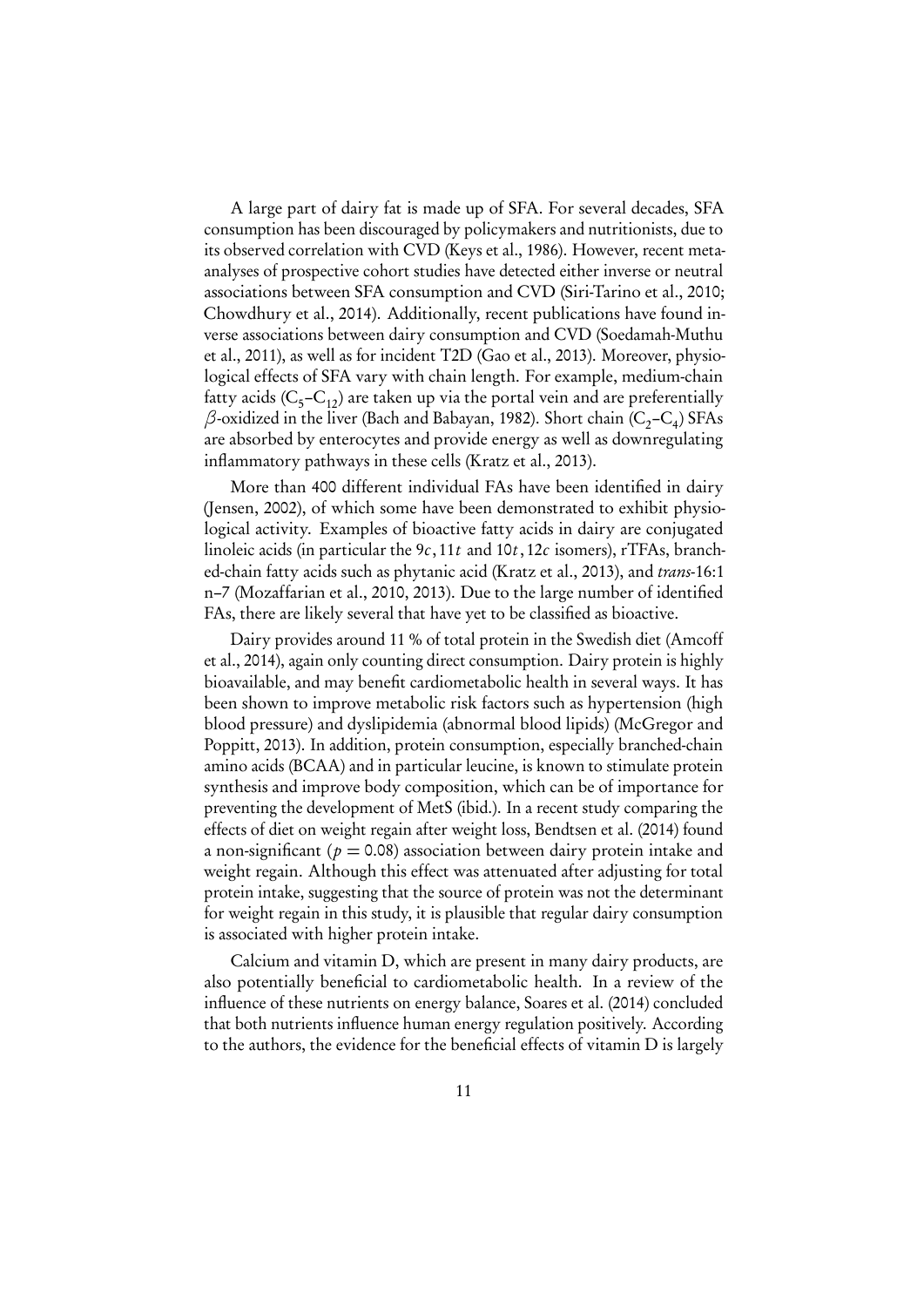based on cross-sectional studies showing an inverse correlation between vitamin D status and obesity, which could be confounded by dilution of the vitamin into a larger adipose tissue mass. In a meta-analysis of randomized controlled trials, [Onakpoya et al.](#page-25-8) [\(2011\)](#page-25-8) found that calcium supplementation of 1000–1500 mg day−<sup>1</sup> led to small but significant changes in body weight and body fat, with trials ranging from 6–24 months in duration. Calciuminduced fat loss also seems to favor visceral fat depots [\(Soares et al., 2014\)](#page-25-7), which can be of certain importance for preventing cardiometabolic disease. In a meta-analysis of prospective studies and randomized trials conducted by [Wang](#page-26-4) [\(2010\)](#page-26-4), vitamin D, but not calcium, was found to be associated with a reduced risk of developing cardiovascular disease.

Dairy products are diverse, owing to the versatility of milk. Milk can be consumed whole, containing protein, fat, and carbohydrate along with minerals and vitamins in more or less the original proportions. More often, dairy is processed into one of many end products. For example, separation by centrifugation renders skim milk and cream, with each fraction containing any potentially bioactive compound associated with either phase (hydro- or lipophilic). In cheesemaking, dairy proteins are separated based on coagulation properties, thus cheese contains only the coagulative casein protein fraction. The whey fraction is then used in products such as protein powder or ice cream. Fermentation further alters the nutritional and chemical composition. Due to this diversity, the health effects of dairy can differ by the type of product consumed, further complicating research into any potential health effects.

A thorough review of all known bioactive compounds potentially present in dairy products is outside of the scope of this thesis, but there are several reviews published on the subject, c.f. [Haug et al.](#page-22-8) [\(2007\)](#page-22-8); [Kratz et al.](#page-23-3) [\(2013\)](#page-23-3). In addition to process-induced changes in composition, the issue of the bioactive properties of milk is further complicated by the fact that levels of many compounds, in either individual products or total intake, can be influenced by factors such as feeding regime, genetics, culture and climate (via a preference for certain products over others), etc. However, this section serves to demonstrate the nutritional heterogeneity of these products. One must also take into account that at least some compounds can be beneficial to health only where an insufficiency is present, as can be the case for several vitamins and minerals.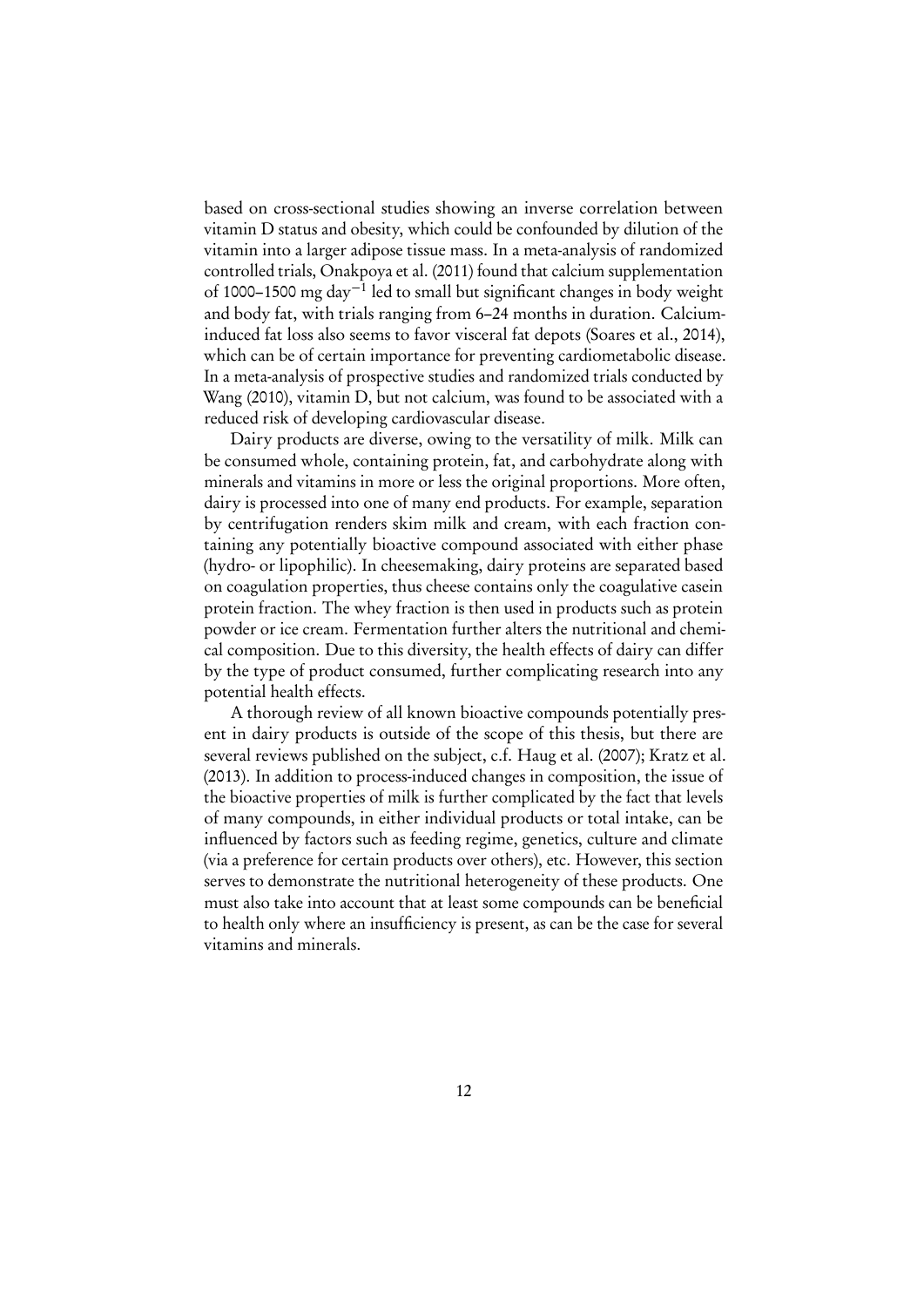## <span id="page-12-0"></span>4 Studies evaluating dairy biomarkers

#### <span id="page-12-1"></span>4.1 Study selection

To find pertinent studies, MEDLINE was searched using the terms "fatty acid composition", "dairy", "biomarkers", and names of relevant biomarker compounds in combination with "cardiovascular", "coronary", and "diabetes". Moreover, review articles and meta-analyses on either dairy consumption or circulating fatty acid composition and cardiometabolic disease outcomes were identified, and their reference lists examined for relevant studies.

A similar strategy was used for finding studies relevant to different aspects of the metabolic syndrome. However, due to the many facets of metabolic health that can be measured, an exhaustive list of such studies is outside the scope of this thesis. Since most studies of this kind are cross-sectional in design, one cannot infer causality from their results. Rather, the studies have been selected to be representative of the literature on the subject as a whole, and as a basis for discussing the results from studies using clinical endpoints presented below.

#### <span id="page-12-2"></span>4.2 Dairy biomarkers and metabolic health

As described above, the diagnosis of MetS is based on metabolic and anthropometric measures that exist on a continuum. Therefore, emergence of disease within subjects can be tracked, as opposed to simply estimating the increased risk of disease.

Nine studies measuring both dairy biomarkers and indices of cardiometabolic health are included in this overview (Table [1\)](#page-13-0). All experiments were cross-sectional in design, which means that they cannot be used for deducing causality.

Two publications evaluated the correlation between dairy fat biomarkers and prevalence of MetS. [Maruyama et al.](#page-24-6) [\(2008\)](#page-24-6) examined the FA composition of plasma PL in 165 males aged 40–59. Subjects receiving medication for MetS-related complications were excluded from this study. Out of 165 subjects, 27 were subsequently diagnosed as having untreated MetS. Levels of 15:0 and 17:0 were lower in subjects with MetS, compared to MetS-free subjects. Additionally, negative correlations were found between plasma 17:0 and HDL-C, body fat percentage, and triglycerides. [Mayneris-Perxachs](#page-24-7) [et al.](#page-24-7) [\(2014\)](#page-24-7) found a strong positive correlation for plasma 14:0 and MetS prevalence, but this correlation was not present for 17:0. The aim of the latter study was not explicitly to measure dairy biomarkers, which explains the use of the less reliable markers 14:0 and 17:0.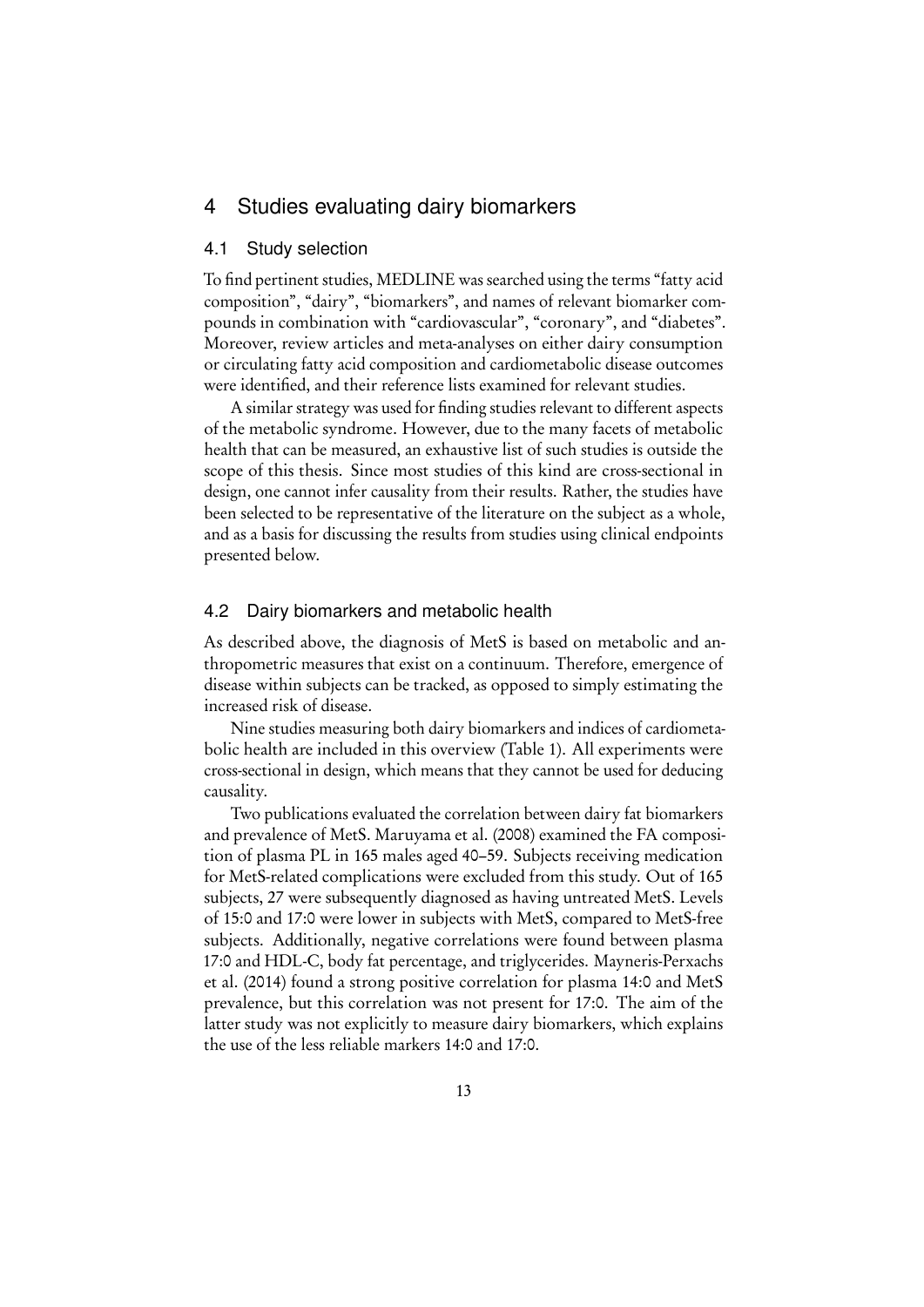<span id="page-13-0"></span>Table 1: Studies examining dairy biomarkers and indices of metabolic health. Abbreviations: FA, fatty acid; LH, lean healthy; MetS, metabolic syndrome; MHO, metabolically healthy obese; MUO, metabolically unhealthy obese; NEFA, non-esterified fatty acid; PL, phospholipid

| <b>Citation</b>                        | <b>Biomarkers</b>                                                          | <b>Outcomes</b>                                                                               | <b>Subjects</b>                                                                | Main findings                                                                                                                                                                 |
|----------------------------------------|----------------------------------------------------------------------------|-----------------------------------------------------------------------------------------------|--------------------------------------------------------------------------------|-------------------------------------------------------------------------------------------------------------------------------------------------------------------------------|
| Maruyama et al.<br>(2008)              | PL 14:0, 15:0<br>and<br>17:0<br>in<br>serum.                               | FA profiles of sub-<br>jects with and without<br>previously undiagnosed<br>Met <sub>S</sub> . | Males aged 40-59<br>years, with $(n = 27)$<br>and without $(n =$<br>138) MetS. | 15:0 and 17:0 concentrations<br>were lower in subjects with<br>MetS.                                                                                                          |
| Mozaffarian et al.<br>(2010)           | PL $t-16:1n-7$ in<br>plasma.                                               | Cardiometabolic<br>risk<br>markers, incident T2D.                                             | 3736 adults.                                                                   | $t-16:1n-7$ was associated<br>with favorable changes in car-<br>diometabolic risk markers.                                                                                    |
| lggman<br>al.<br>et<br>(2010)          | Multiple FAs in<br>adipose tissue.                                         | Insulin sensitivity.                                                                          | 795 men, mean age<br>71 years.                                                 | 14:0 and 17:0, but not 15:0,<br>correlated positively with in-<br>sulin sensitivity.                                                                                          |
| Wang<br>al.<br>et.<br>(2011)           | PL 15:0 and 17:0<br>in serum.                                              | <b>Markers</b><br>$\circ$ f<br>inflam-<br>mation and oxidative<br>stress.                     | 305<br>adolescents.<br>mean age 15 years.                                      | Most dairy biomarkers were<br>associated with lower levels<br>of inflammation in obese sub-<br>jects. Only IL-6 was associ-<br>ated with dairy biomarkers<br>in all subjects. |
| Kratz<br>al.<br>et.<br>(2014)          | PL and NEFA<br>15:0, 17:0, and<br>$t-16:1n-7$<br>in<br>plasma.             | Glucose tolerance.                                                                            | 17 men and women<br>with NAFLD, 15<br>and<br>BMI-<br>age-<br>matched controls. | Several biomarkers were as-<br>sociated with increased glu-<br>cose tolerance.                                                                                                |
| Jacobs<br>al.<br>et<br>(2014)          | 15:0, 17:0, and<br>$t-16:1n-7$ in ery-<br>throcytes.                       | Markers<br>of<br>dyslipi-<br>demia.                                                           | 1759 random sub-<br>jects from EPIC-<br>Potsdam study, age<br>$35 - 64.$       | Weak or no association for<br>most dairy biomarkers and<br>dyslipidemia.                                                                                                      |
| Mayneris-<br>Perxachs et al.<br>(2014) | NEFA 14:0 and<br>17:0 in plasma.                                           | Presence of MetS.                                                                             | 427 subjects aged<br>55-80 years.                                              | Strong positive correlation<br>between 14:0 and MetS, 17:0<br>neutral.                                                                                                        |
| Nestel<br>al.<br>et.<br>(2014)         | PL 14:0, 15:0,<br>$t-16:1n-7$ , 17:0,<br>and $t - 18:1n - 7$ in<br>plasma. | Insulin sensitivity.                                                                          | 86 overweight and<br>subjects<br>obese<br>with<br>metabolic<br>syndrome.       | Dairy biomarkers were asso-<br>ciated with favorable mea-<br>sures of insulin sensitivity.                                                                                    |
| Yu et al. (2012)                       | $t-18:1$ in erythro-<br>cytes.                                             | indices<br>Several<br>of<br>cardiometabolic health.<br>prevalence of T2D.                     | 3107 subjects aged<br>$50 - 70$ y.                                             | $t-18:1$ was inversely corre-<br>lated with all indices of car-<br>diometabolic health except<br>hypertension.                                                                |
| Perreault et al.<br>(2014)             | Total<br>14:0.<br>15:0, 17:0, and<br>$t-18:1n-7$<br>in<br>serum.           | FA profiles of unhealthy<br>vs. healthy subjects.                                             | LH, MHO and MUO<br>subjects ( $n = 10$ per<br>group).                          | Significantly higher concen-<br>tration of 14:0 in MUO than<br>LH or MHO.                                                                                                     |

Insulin sensitivity and glucose tolerance are important factors of MetS. Three studies that examined relationships between dairy biomarkers and these factors are included in this overview. [Iggman et al.](#page-22-3) [\(2010\)](#page-22-3) examined adipose tissue 14:0, 15:0, and 17:0 in 795 older Swedish men, and compared it to insulin sensitivity as measured by the "gold standard" euglycemic clamp method [\(Kratz et al., 2013\)](#page-23-3). In the fully adjusted model (BMI, smoking,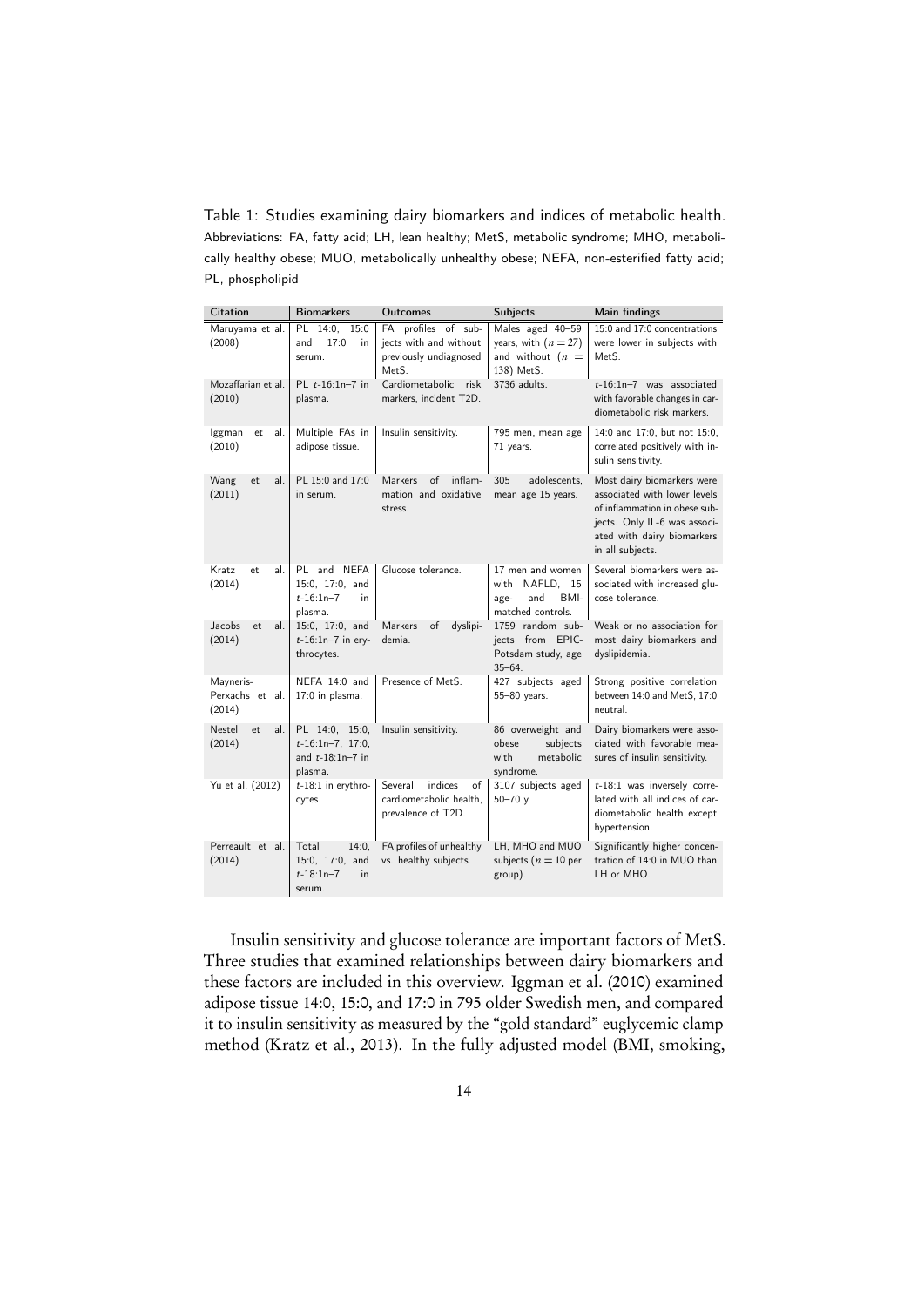alcohol intake and physical activity), 14:0 and 17:0, but not 15:0, were associated with increased insulin sensitivity, but the authors mention that there might have been methodological errors which could have influenced their measurements. In a recent study, [Kratz et al.](#page-23-6) [\(2014\)](#page-23-6) measured insulin sensitivity in 17 subjects with non-alcoholic fatty liver disease (NAFLD; an affliction closely related to MetS) and 15 age- and BMI-matched controls, and examined correlations with 15:0, 17:0 and trans-16:1n–7 in plasma PL and NEFA. In this investigation, all dairy biomarkers in PL were found to be associated with favorable changes in glucose metabolism. In the third study [\(Nestel et al., 2014\)](#page-24-1), glucose tolerance was measured in 86 overweight and obese subjects with MetS. Most dairy biomarkers (15:0, trans-16:1n–7, and trans-18:1n–7, but not 17:0) were found to be positively correlated with glucose tolerance.

Other researchers have looked at a number of components of MetS in relation to dairy biomarkers. [Mozaffarian et al.](#page-24-2) [\(2010\)](#page-24-2) measured plasma PL levels of t-16:1n–7 in 3736 adults aged 65 or older, and evaluated correlations with markers of metabolic health. Comparing extreme quintiles of trans-16:1n–7 levels, subjects in the highest quintile had lower waist circumference ( $p = 0.009$ ), lower total cholesterol (TC):HDL-C ratio ( $p < 0.001$ ), less insulin resistance ( $p < 0.001$ ), and lower levels of C-reactive protein (CRP; a marker of inflammation,  $p = 0.050$ . These findings suggest better metabolic health in the highest quintile of dairy intake. Measures of blood glucose, insulin concentrations and triglycerides were also favorable for the highest quintile, though bias is likely present due the fact that many samples were taken when the subjects were not in a fasting state.

[Jacobs et al.](#page-22-1) [\(2014\)](#page-22-1) examined correlations between dairy biomarkers (15:0, 17:0 and  $t$ -16:1n–7) in erythrocytes and a number of markers for dyslipidemia in 655 men and 1104 women. The results of this study suggest that dairy intake is not correlated with most aspects of dyslipidemia in men, but that several markers correlate with a favorable lipidemic profile in women. However, many measures of dyslipidemia are influenced by fasting status, which was not consistent among subjects in this study. Overall, the findings were inconclusive regarding dairy biomarkers, which might be at least in part attributable to the pronounced heterogeneity between the male and female groups [\(Jacobs et al., 2014,](#page-22-1) Table 1), as well as heterogenous fasting status (which was not included in multivariate analyses). Additionally, 25 % of the subjects were excluded due to "implausible" values of erythrocyte FAs, suggesting further methodological issues.

An uncommon biomarker, *trans*-18:1 (all isomers), was used in a relatively large study ( $n = 3107$ ) conducted on a Chinese population [\(Yu et al.,](#page-26-3)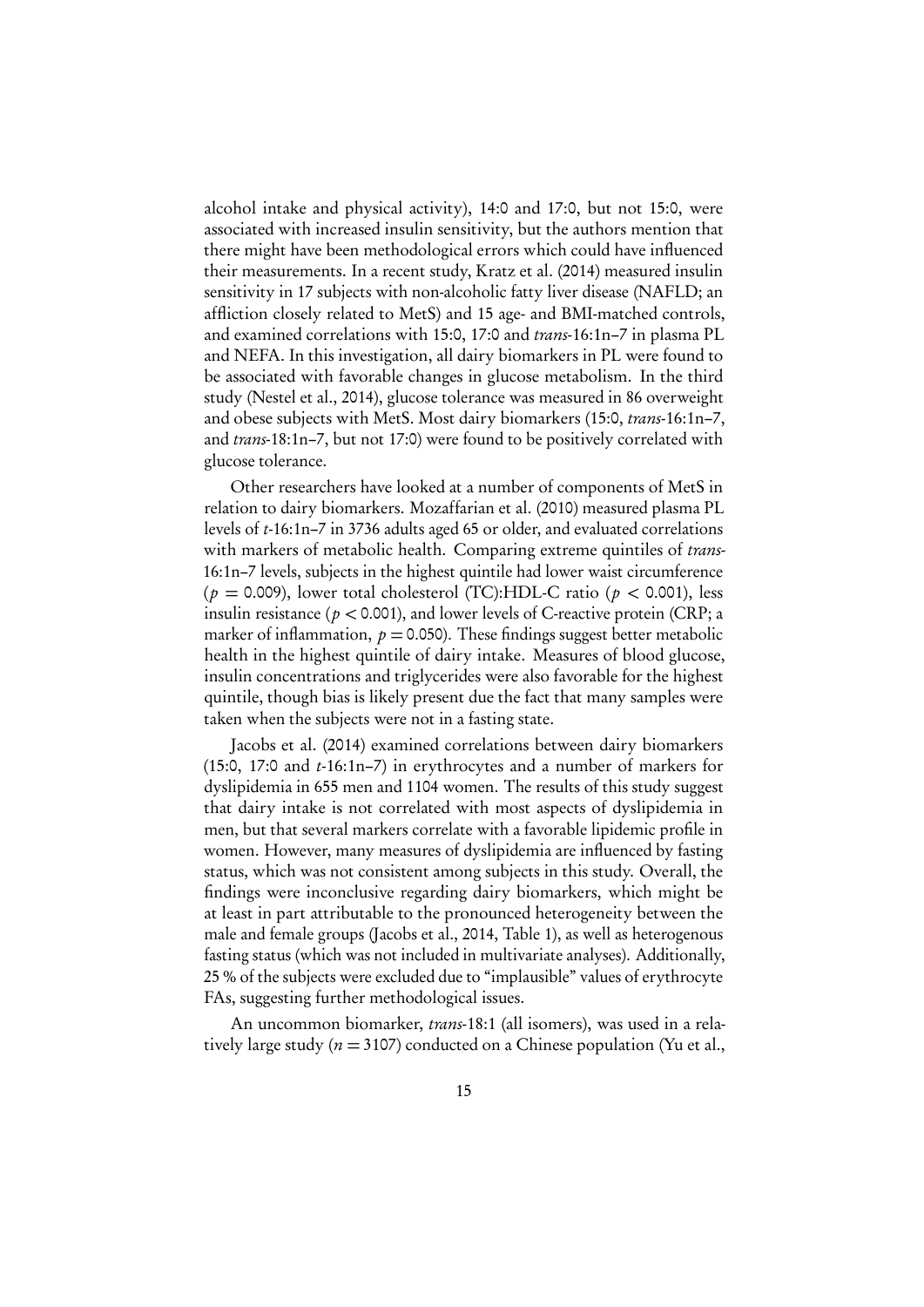[2012\)](#page-26-3). The authors evaluated associations between extreme quintiles of erythrocyte trans-18:1 and several indices of cardiometabolic health, including markers of dyslipidemia, insulin resistance, hypertension, and central obesity, as well as the prevalence of T2D. For extreme quartiles, all indices except hypertension were inversely correlated with erythrocyte trans-18:1 concentrations.

Finally, in a recent study by [Perreault et al.](#page-25-3) [\(2014\)](#page-25-3), serum FA profiles of groups of lean healthy (LH), metabolically healthy obese (MHO), and metabolically unhealthy obese (MUO;  $n = 10$  for each group) were measured. MHO and MUO groups did not differ in anthropometric measurements, but were distinguished by cardiometabolic risk profiles. FA biomarkers of interest to this thesis were 14:0 and 15:0. Only 14:0 showed a consistent trend, with elevated levels in the MUO group compared to both LH and MHO. Since 14:0 might be confounded by metabolic disease, these results might be irrelevant to the question at hand, especially considering the small number of subjects.

#### <span id="page-15-0"></span>4.3 Cardiovascular disease outcomes

Cardiovascular diseases (CVD) are diseases of the heart and circulatory systems, and include both CHD and stroke, as well as heart failure (HF). CHD diseases share a common etiology in the inability of the coronary arteries to deliver sufficient oxygen to the heart, commonly due to atherosclerosis. A common type of CHD is myocardial infarction (MI), commonly known as a heart attack. Strokes are caused by a temporary lack of oxygen supply to parts of the brain, often stemming from either blocked arteries or brain hemorrhages.

Ten studies were found that evaluated associations between biomarkers of dairy fat intake and cardiac event endpoints. Of these, two were prospective cohort studies and eight were nested case–control studies. All except two used plasma or serum biomarkers, and all except one measured 15:0 concentrations (Table [2\)](#page-16-0).

Of the nine studies measuring 15:0 concentrations, five found inverse correlations for cardiac events, and three did not find any significant correlations. In one study [\(Sun et al., 2007\)](#page-25-9), plasma 15:0 was found to be strongly associated with CHD in the fully-adjusted model (OR for extreme tertiles: 2.36, 95% CI: 1.16–4.78,  $p_{trend} = 0.03$ ). However, this association was not found for erythrocytes (OR: 0.93, 95% CI: 0.42–2.05). Additionally, 17:0 was associated with a protective effect in erythrocytes, but not in plasma. It is likely that the discrepancy between plasma and erythrocyte biomarker associations is an artifact stemming from a methodological problem, likely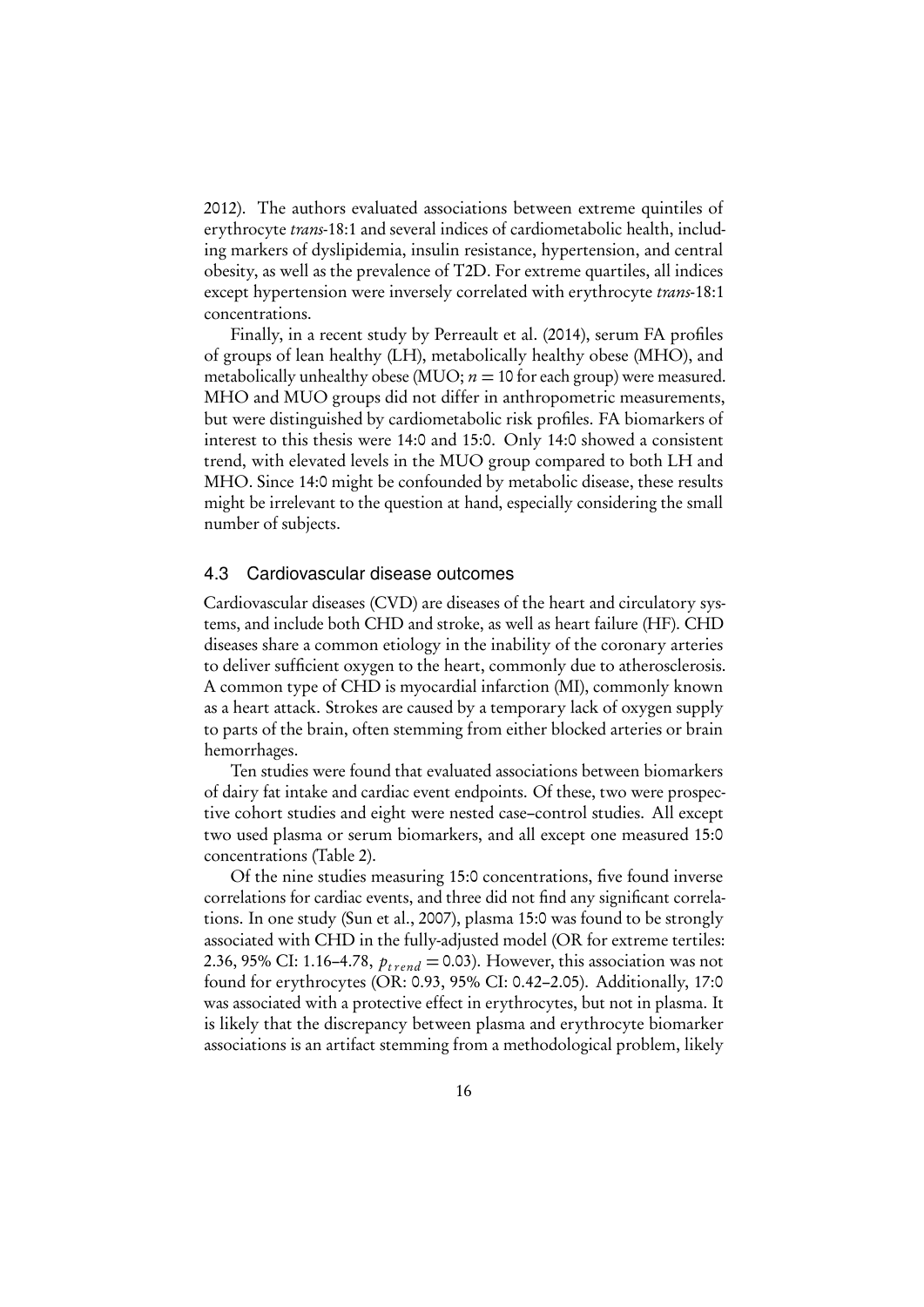<span id="page-16-0"></span>Table 2: Studies examining dairy biomarkers and incident cardiovascular disease. Abbreviations: CE, cholesteryl ester; CHD, coronary heart disease; CLA, conjugated linoleic acid; CVD, cardiovascular disease; HF, heart failure; MI, myocardial infarction; OR, odds ratio; PL, phospholipid

| <b>Citation</b>                   | <b>Biomarkers</b>                                              | <b>Outcomes</b>    | <b>Subjects</b>                           | Main findings                                                                                                                                                                                                 |
|-----------------------------------|----------------------------------------------------------------|--------------------|-------------------------------------------|---------------------------------------------------------------------------------------------------------------------------------------------------------------------------------------------------------------|
| Aslibekyan et al.<br>(2012)       | 15:0 and 17:0 in adi-<br>pose tissue.                          | Incident first MI. | 1815<br>1815 cases,<br>matched controls.  | No significant correlations.                                                                                                                                                                                  |
| de Oliveira Otto<br>et al. (2013) | PL 14:0, 15:0, and<br>$t-16:1n-7$ in plasma.                   | Incident CVD.      | 2837 (cohort), 189<br>cases.              | Inverse correlation between<br>15:0 and CVD.                                                                                                                                                                  |
| Khaw<br>et.<br>al.<br>(2012)      | Odd chain SFA com-<br>position in plasma<br>PL.                | Incident CHD.      | 2424 cases, 4930<br>matched controls.     | Inverse correlation between<br>15:0, 17:0 and CHD.                                                                                                                                                            |
| Warensjö et al.<br>(2010)         | PL 15:0 and 17:0 in<br>serum.                                  | Incident MI.       | 444 cases, 556 con-<br>trols.             | No significant associations.                                                                                                                                                                                  |
| Smit<br>et<br>al.<br>(2010)       | $9c$ , 11t-CLA in adi-<br>pose tissue.                         | Incident MI.       | 1813 cases,<br>1813<br>matched controls.  | OR for extreme quintiles $=$<br>0.51.                                                                                                                                                                         |
| Warensjö et al.<br>(2009)         | PL 15:0 and 17:0 in<br>plasma.                                 | Incident stroke.   | 129<br>257<br>cases.<br>matched controls. | 17:0 and $(15:0 + 17:0)$ were<br>inversely associated with in-<br>cident stroke.                                                                                                                              |
| Yamagishi et al.<br>(2008)        | PL and CE 14:0,<br>15:0, and 17:0 in<br>plasma.                | Incident HF.       | 3592 (cohort), 197<br>cases.              | 15:0 and 17:0 in PL were neg-<br>atively associated with HF,<br>whereas 14:0 in CE was posi-<br>tively associated, but results<br>for 15:0 and 17:0 were not<br>significant after multivariate<br>adjustment. |
| Sun et al. (2007)                 | 15:0, 17:0, and $t-$<br>16:1n-7 in plasma<br>and erythrocytes. | Incident CHD.      | 166<br>327<br>cases.<br>matched controls. | 15:0 in plasma, but not in<br>erythrocytes, correlated pos-<br>itively with incident CHD.<br>17:0 in erythrocytes was in-<br>versely correlated.                                                              |
| Biong<br>al.<br>et<br>(2006)      | 14:0, 15:0, and 17:0<br>in adipose tissue.                     | Incident first MI. | 99<br>98<br>cases.<br>matched controls.   | 15:0 inversely associated<br>with incident first MI.                                                                                                                                                          |
| Warensjö et al.<br>(2004)         | CE and PL 15:0 and<br>17:0 in serum.                           | Incident first MI. | 78<br>156<br>cases.<br>matched controls.  | 15:0 and 17:0 in serum<br>PL were inversely associated<br>with incident first MI.                                                                                                                             |

due in part to the heterogenous fasting status among subjects.

[Smit et al.](#page-25-4) [\(2010\)](#page-25-4) measured  $9c$ , 11t-CLA in adipose tissue. The authors state that this biomarker is indicative of pasture-fed dairy consumption, however, no measures of 15:0 were performed to separate putatively CLArich products from conventional dairy. In this study, adipose tissue CLA was strongly and significantly associated with reduced risk of MI (OR for extreme quintiles: 0.51, 95% CI: 0.36–0.71, p *<* 0.0001), as well as with total dairy intake ( p *<* 0.0001).

Eight of the studies measured 17:0 concentrations. Of these, five found inverse correlations with cardiac events, and three found no significant cor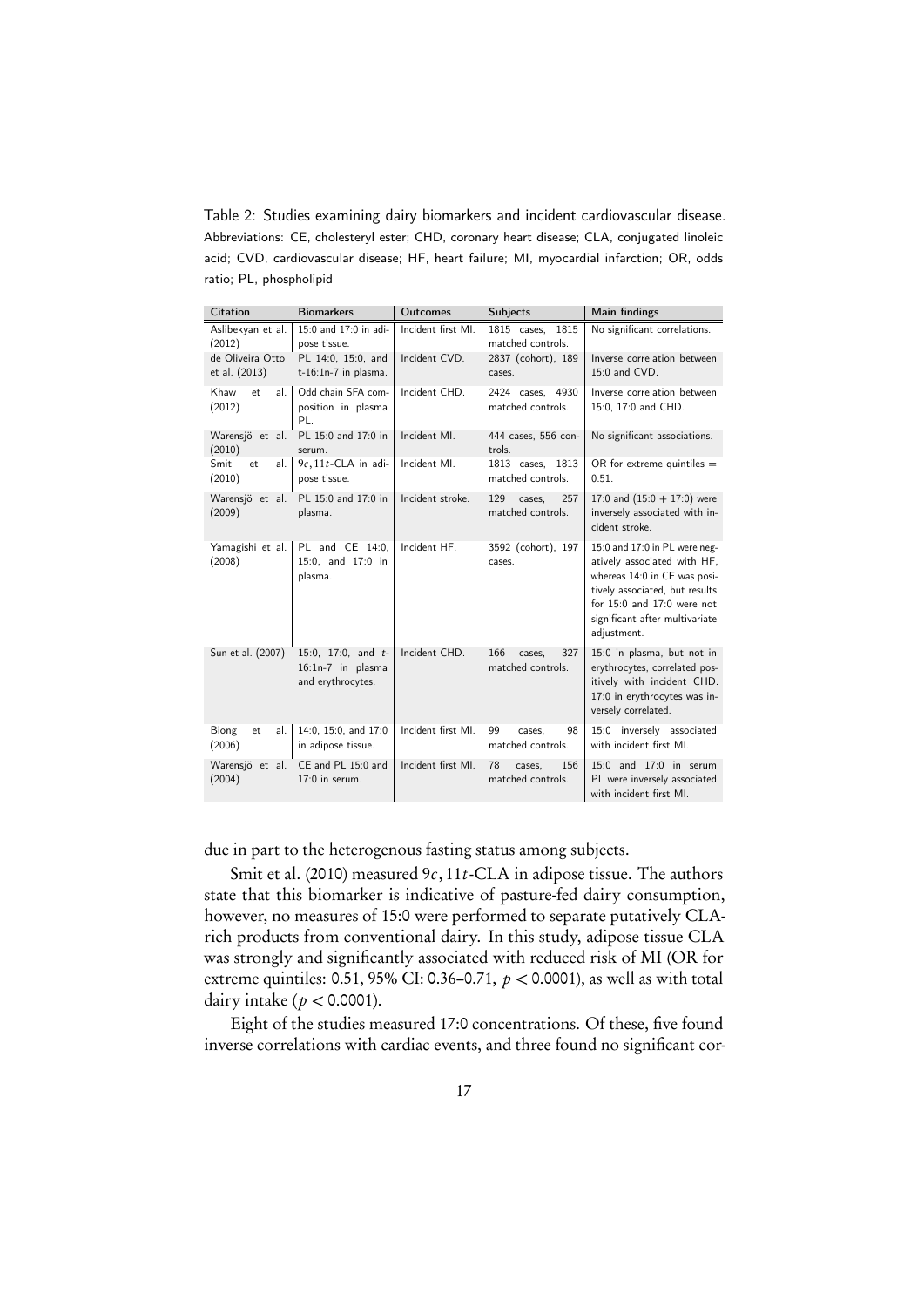relations. It is worth noting that although 17:0 is generally less strongly correlated with dairy fat intake, it is often generally found to be inversely associated with CVD risk, perhaps indicative of unknown metabolic processes.

Regarding associations for t-16:1n–7, associations were generally weak. [Sun et al.](#page-25-9) [\(2007\)](#page-25-9) found a weakly significant ( $p_{trend} = 0.04$ ) inverse correlation for t-16:1n–7 in plasma and CHD in the basic multivariate model, but this association lost significance in the fully adjusted model. Additionally, due to the issues described above, the ambiguous results found in this study could likely be influenced by fasting status. In the MESA cohort, no significant association was found, but the authors state that t-16:1n–7 was likely a marker for intake of partially hydrogenated vegetable oils in these subjects, as indicated by FFQ results [\(de Oliveira Otto et al., 2013\)](#page-22-2).

#### <span id="page-17-0"></span>4.4 Diabetes outcomes

Type-2 diabetes (T2D) is a disease of impaired glucose tolerance, resulting either from reduced production of or from impaired sensitivity to insulin. The disease is diagnosed as either having a plasma fasting glucose level of ≥ 7.0 mmol l<sup>-1</sup>, or a plasma glucose level of ≥ 11.1 mmol l<sup>-1</sup> two hours after an oral glucose tolerance test [\(American Diabetes Association, 2008\)](#page-21-2).

Three studies were identified that employed dairy biomarkers and used incident T2D as a main outcome. All found strong significant inverse associations between dairy biomarkers and incident T2D (Table [3\)](#page-17-1).

<span id="page-17-1"></span>Table 3: Studies examining dairy biomarkers and incident type-2 diabetes. Abbreviations: PL, phospholipid; T2D, type-2 diabetes

| <b>Citation</b>                | <b>Biomarkers</b>                        | <b>Outcomes</b> | <b>Subjects</b>              | Main findings                                                                       |
|--------------------------------|------------------------------------------|-----------------|------------------------------|-------------------------------------------------------------------------------------|
| Mozaffarian et al. I<br>(2010) | $t-16:1n-7$ in plasma<br>PL.             | Incident T2D.   | 3736 (cohort), 304<br>cases. | Significant inverse correla-<br>tion for $t-16:1n-7$ and inci-<br>dent T2D.         |
| Mozaffarian et al.<br>(2013)   | $t-16:1n-7$ in plasma<br>PL.             | Incident T2D.   | 2281 (cohort), 205<br>cases. | Significant inverse correla-<br>tion for $t-16:1n-7$ and inci-<br>dent T2D.         |
| Zong<br>et<br>(2014)           | al. $\vert$ t-18:1 in erythro-<br>cytes. | Incident T2D.   | 2091 (cohort), 504<br>cases. | Significant inverse associa-<br>tion for $t-18:1$ and incident<br>T <sub>2</sub> D. |

In two studies, both conducted by [Mozaffarian et al.](#page-24-2) [\(2010,](#page-24-2) [2013\)](#page-24-3), t-16:1n–7 levels were measured in plasma PL. In a meta-analysis including subjects from both studies [\(Mozaffarian et al., 2013\)](#page-24-3), the HR for extreme quintiles was 0.44 (95% CI: 0.31–0.63,  $p_{trend} < 0.001$ ).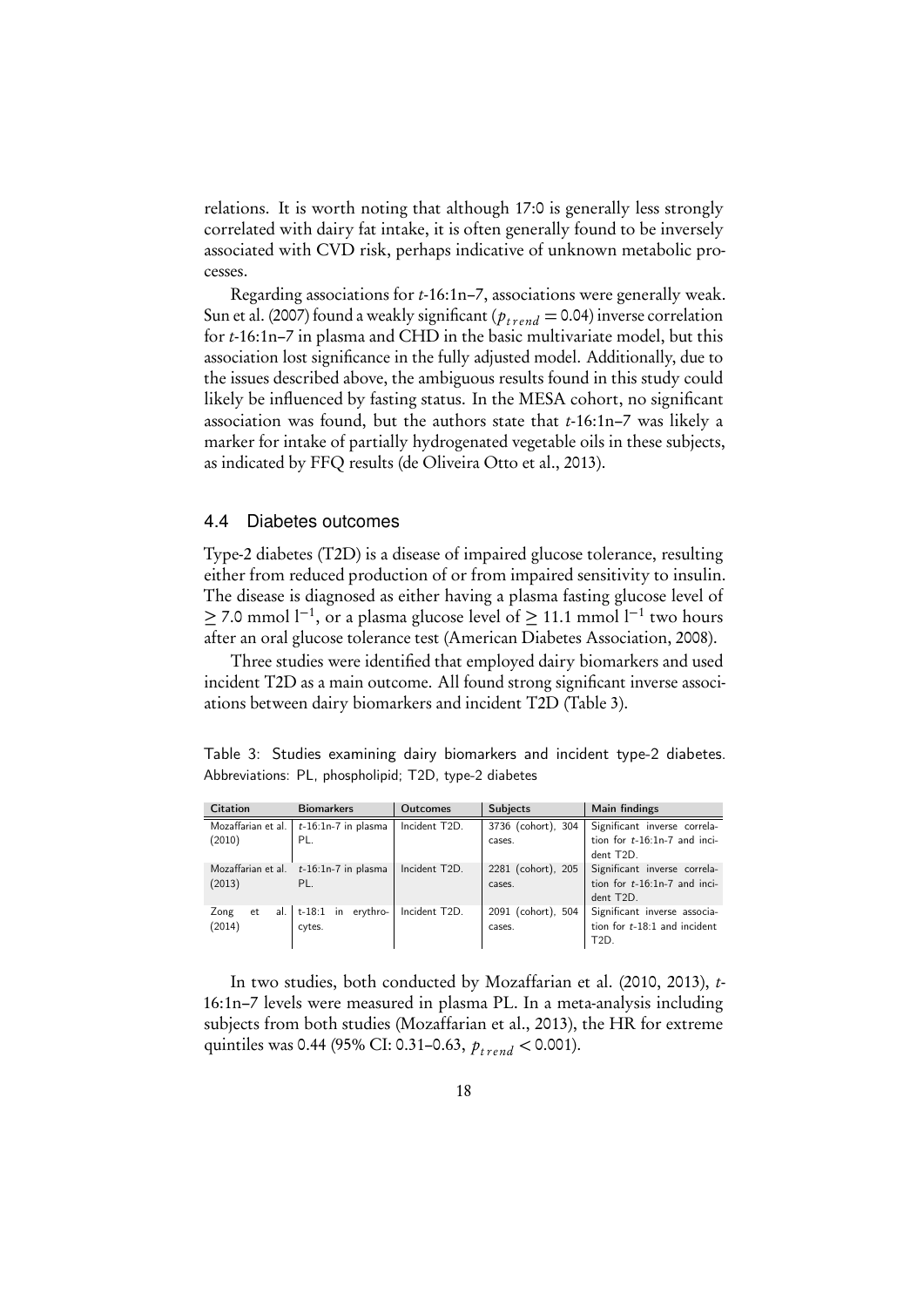In a recent article, [Zong et al.](#page-27-0) [\(2014\)](#page-27-0) reports on erythrocyte t-18:1 concentrations in a cohort of middle-aged and older Chinese subjects. In this cohort, dairy consumption was uncommon, with only 57.5% of participants reporting any dairy consumption at all. t-18:1 was associated with total dairy consumption, and the RR for T2D for extreme quartiles was 0.82 (95% CI: 0.65–1.04,  $p_{trend} = 0.02$ ).

## <span id="page-18-0"></span>5 Discussion

A number of recent reviews and meta-analyses have found either inverse or neutral associations for dairy consumption and cardiometabolic disease outcomes [\(Kratz et al., 2013;](#page-23-3) [Aune et al., 2013;](#page-21-8) [Soedamah-Muthu et al.,](#page-25-6) [2011\)](#page-25-6). However, many of the underlying studies have used FFQs for diet assessment.

Unlike in drug trials, it is not possible to design a properly controlled, randomized, double-blind trial examining the effects of dairy consumption on human health. By definition, an isocaloric non-dairy control food cannot be metabolically inert, and likely cannot be designed to have the sensory properties required for proper blinding. Therefore, evidence from biomarkerbased studies should be considered very high-grade, especially when used in studies of prospective cohort or nested case–control designs.

<span id="page-18-1"></span>Table 4: Summary of findings from studies comparing dairy biomarkers and clinical endpoints. Individual biomarkers have been broken out for CVD (15:0 and 17:0). Positive refers to reduced risk of disease. Abbreviations: CVD, cardiovascular disease; T2D, type-2 diabetes

| Endpoint   |      | Positive | <b>Neutral</b> | <b>Negative</b> |
|------------|------|----------|----------------|-----------------|
| <b>CVD</b> |      |          |                |                 |
|            | 15:0 | ხ        |                |                 |
|            | 17:0 | ხ        |                |                 |
| T2D        |      |          |                |                 |

In the studies presented above, most found favorable correlations between dairy biomarkers and clinical endpoints relating to cardiometabolic health (see Table [4\)](#page-18-1). Although biomarkers can be regarded as more objective measurements of dairy fat intake than questionnaire- or interview-based methods, the methods used when employing this technique would benefit from increased standardization, both regarding sampling sites and biomarkers. Adipose tissue samples are the best indicators of long-term intake, how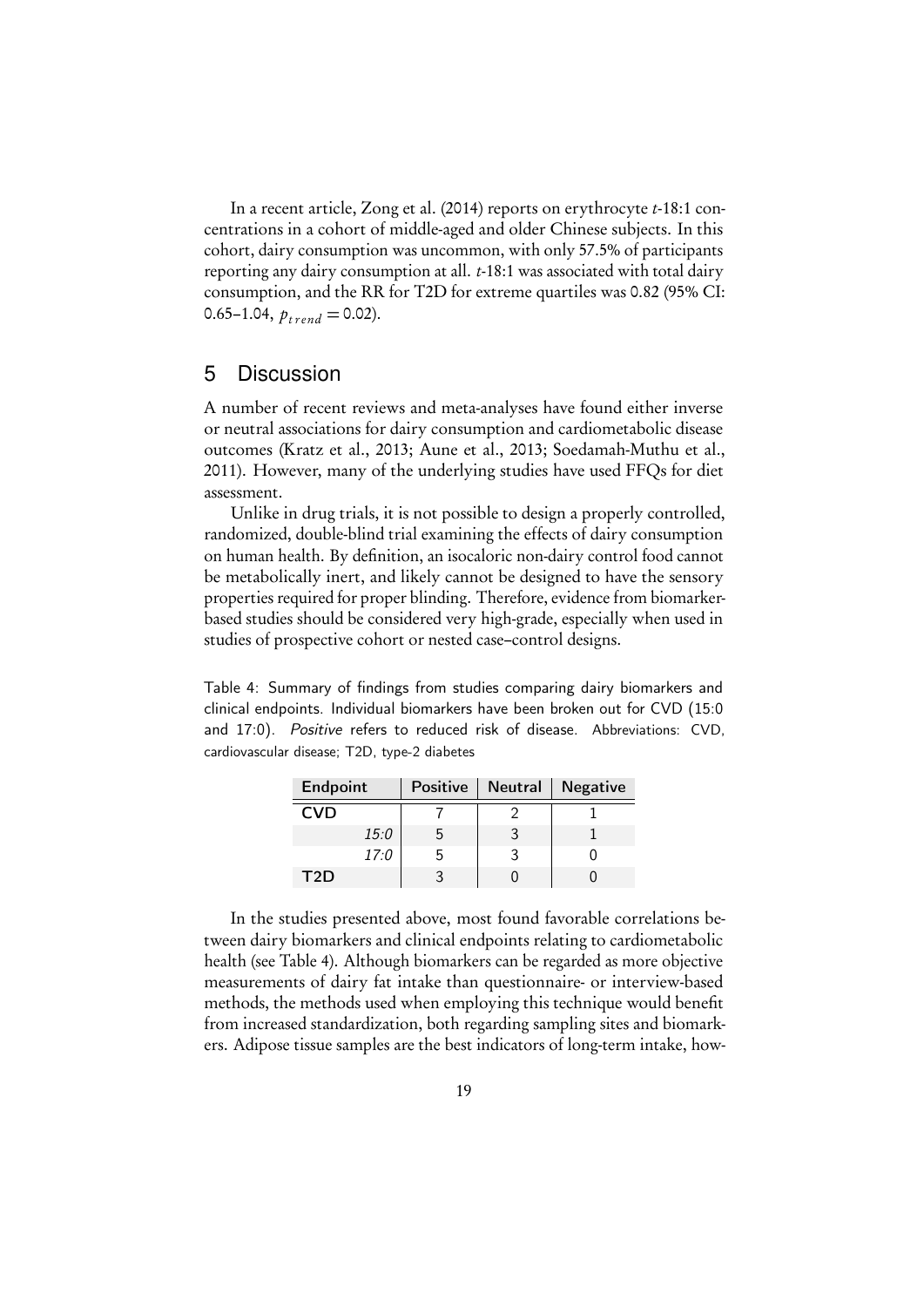ever, in subjects with stable diets plasma PL samples are likely satisfactorily valid as well, as long as the samples are taken after proper fasting.

Regarding the choice of biomarker, 15:0 is the most well-studied and has been shown to be reliably correlated to dairy intake as assessed by other methods in several studies, as well as in controlled feeding trials [\(Hodson](#page-22-4) [et al., 2014\)](#page-22-4). Other biomarkers have also exhibited both reliability and validity, but heterogeneity complicates meta-analyses and other comparisons between studies. Due to the many inconsistencies described above, 14:0 should not be considered a biomarker of dairy fat intake. Endogenous synthesis, often upregulated in subjects exhibiting poor metabolic health, as evident by higher triglycerides, is likely a major confounder for this biomarker.

Due to the inconsistent results found in several studies, the use of 17:0 as a biomarker for dairy fat intake should be discouraged. The earliest reports on using odd-chain SFAs as biomarkers reported weaker correlations for this biomarker as well as for  $15:0 + 17:0$  combined, compared to 15:0 alone.

Although biomarkers are likely more objective measures of diet than the commonly used FFQ and food diary methods, they are not free of confounding. Changing one aspect of ones diet invariably alters another. Consumption of dairy can be associated with other dietary or lifestyle patterns that also influence cardiometabolic health. These confounders can be culture-specific and heterogeneous. For example, high dairy consumption can result from the consumption of cheese-rich processed food or ice cream in cultures lacking a tradition of dairy consumption in its unprocessed form, while at the same time being indicative of a traditional-type diet in countries where dairy has historically been a major part of the cuisine.

Most of the studies included in this review have shown either protective or neutral effects of dairy biomarkers in regards to clinical cardiometabolic endpoints. Moreover, many studies have found positive or neutral correlations between dairy biomarkers and different aspects of MetS. Although the body of evidence is still quite small, it does not support the commonly stated recommendation of replacing full-fat dairy products with low-fat varieties. The complex and diverse nature of dairy products, as well as the conflicting evidence presented above, suggests that dairy cannot simply be reduced to a vehicle for SFAs.

Future research into dairy biomarkers could focus on at least a few important aspects. First, for any large cohort where blood samples have been stored and cardiometabolic endpoints followed up, dairy biomarkers should be measured, and nested case–control studies should be conducted for these endpoints. Second, to ascertain whether the link between dairy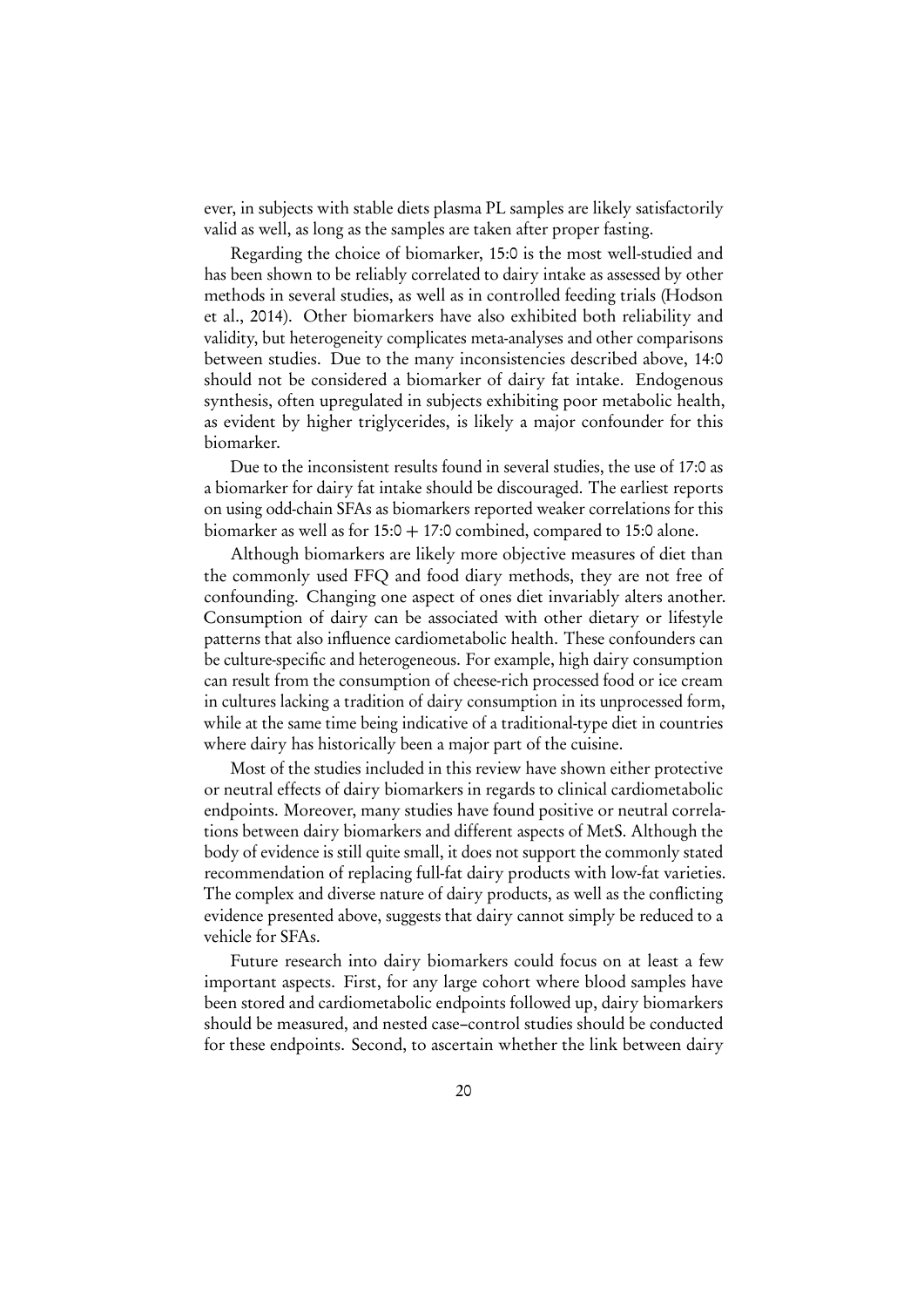biomarkers and improved metabolic health is causal, proper longitudinal studies where blood samples are taken at several time points can be used to deduce which, if any, factors of MetS are influenced by dairy consumption. Finally, the reliability and validity of 15:0 as well as other biomarkers needs to be researched further, since most validation studies have used imprecise methods of dietary assessment such as FFQs and interviews. Although practicality and cost would limit the feasibility of validating adipose tissue biomarkers under controlled conditions, such a study would be of great value as well. Finally, the combination of biomarkers with other methods of dietary assessment could provide improved means of measuring food intakes, since combining two methods where errors occur independently of each other can increase precision [\(Baylin et al., 2002\)](#page-21-4). However, such a method would likely be more expensive and time-consuming (ibid.), and a standard protocol for such combined assessments remains to be developed.

Furthermore, future research into specific bioactive compounds present in dairy products could be used as a basis for determining bovine breeding strategies and optimizing manufacturing processes, as well as for identifying potential targets for drug research.

## <span id="page-20-0"></span>6 Conclusion

The use of biomarkers for assessing dairy fat intake is growing among nutritional epidemiologists, promising accurate and objective measures of dietary intake, both current and retrospective. However, there are many facets of dairy biomarker research that remain under-explored. Among these are more stringent validations of several biomarkers, standardization of several aspects such as the choice of compounds and FA pools used for sampling, and development of a "gold standard" protocol employing several measures of diet for increased statistical power.

Summarizing the evidence to date, a vast majority of prospective cohort studies have found dairy fat consumption, as indicated by biomarkers, to be either neutral or beneficial in regards to cardiometabolic health. In addition, many cross-sectional studies have found beneficial associations between these biomarkers and indices of cardiometabolic health. This stands in contrast to prevalent dietary guidelines, that emphasize the choice of low-fat dairy products where possible. Further research is needed to determine whether these recommendations are conducive to public health.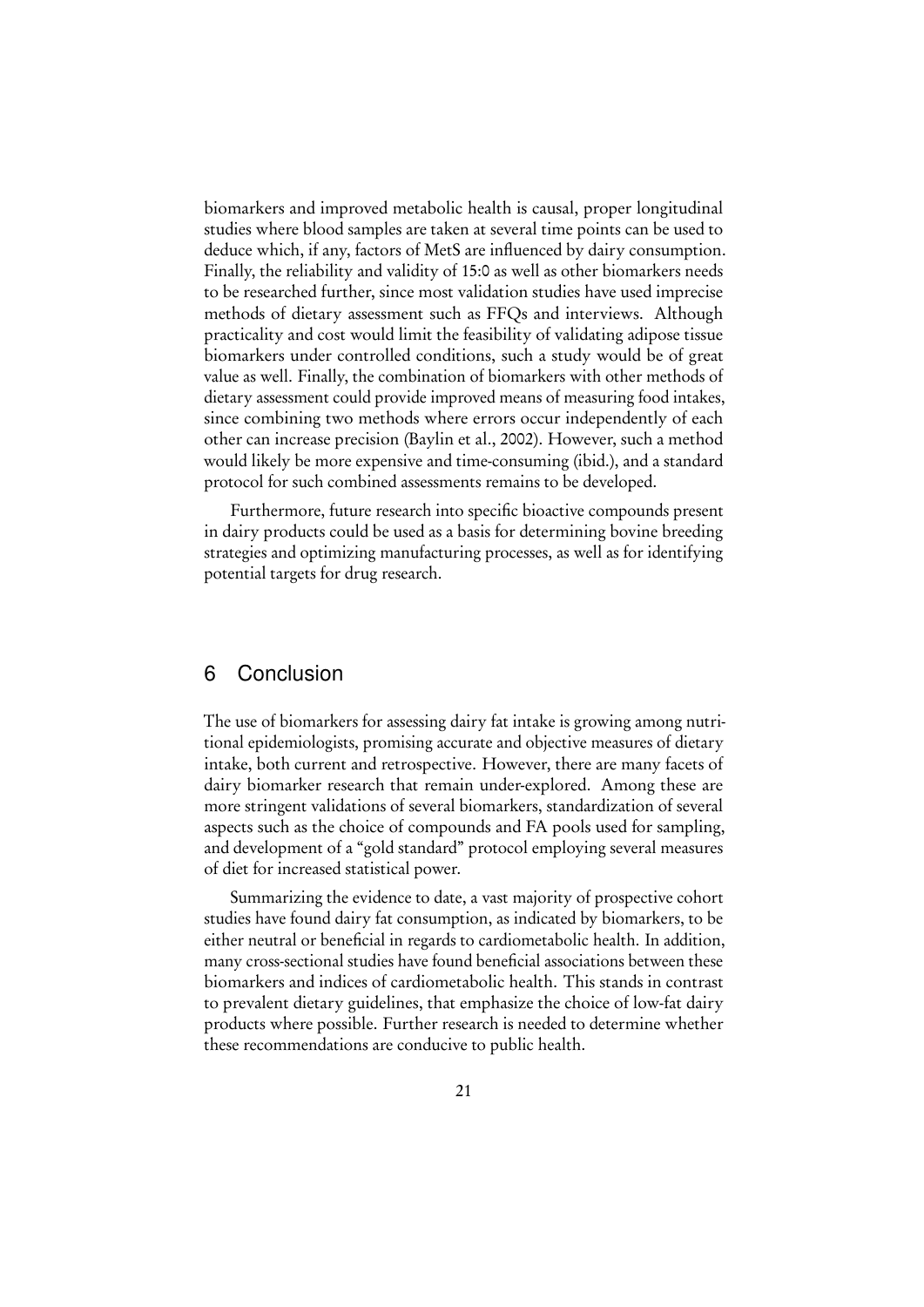### **References**

- <span id="page-21-1"></span>Alberti, K. G. M. M., Eckel, R. H., Grundy, S. M., Zimmet, P. Z., Cleeman, J. I., Donato, K. A., Fruchart, J. C., James, W. P. T., Loria, C. M., and Smith, S. C. (2009). Harmonizing the metabolic syndrome: a joint interim statement of the International Diabetes Federation Task Force on Epidemiology and Prevention; National Heart, Lung, and Blood Institute; American Heart Association; World Heart Federation; International Atherosclerosis Society; and International Association for the Study of Obesity, Circulation, Lippincott Williams & Wilkins, pp. 1640–1645.
- <span id="page-21-0"></span>Amcoff, E., Edberg, A., Enghardt Barbieri, H., Lindroos, A. K., Nälsén, C., Pearson, M., and Warensjö Lemming, E. (2014). Riksmaten – vuxna 2010– 11, Livsmedels- och näringsintag bland vuxna i Sverige, Livsmedelsverket, Uppsala.
- <span id="page-21-2"></span>American Diabetes Association (2008). Diagnosis and classification of diabetes mellitus, Diabetes Care 31 Suppl 1: S55-60.
- <span id="page-21-3"></span>Arab, L. (2003). Biomarkers of fat and fatty acid intake, The Journal of Nutrition 133 Suppl 3: 925S–932S.
- <span id="page-21-7"></span>Aslibekyan, S., Campos, H., and Baylin, A. (2012). Biomarkers of dairy intake and the risk of heart disease, Nutrition, Metabolism, and Cardiovascular Diseases 22(12): 1039–1045.
- <span id="page-21-8"></span>Aune, D., Norat, T., Romundstad, P., and Vatten, L. J. (2013). Dairy products and the risk of type 2 diabetes: a systematic review and doseresponse meta-analysis of cohort studies, American Journal of Clinical Nutrition 98(4): 1066–1083.
- <span id="page-21-5"></span>Bach, A. C., and Babayan, V. K. (1982). Medium-chain triglycerides: an update, American Journal of Clinical Nutrition 36(5): 950–962.
- <span id="page-21-4"></span>Baylin, A., Kabagambe, E. K., Siles, X., and Campos, H. (2002). Adipose tissue biomarkers of fatty acid intake, American Journal of Clinical Nutrition 76(4): 750–757.
- <span id="page-21-6"></span>Bendtsen, L. Q., Lorenzen, J. K., Larsen, T. M., van Baak, M., Papadaki, A., Martinez, J. A., Handjieva-Darlenska, T., Jebb, S. A., Kunešová, M., Pfeiffer, A. F. H., Saris, W. H. M., Astrup, A., and Raben, A. (2014). Associations between dairy protein intake and body weight and risk markers of diabetes and CVD during weight maintenance, The British Journal of Nutrition 111(5): 944–953.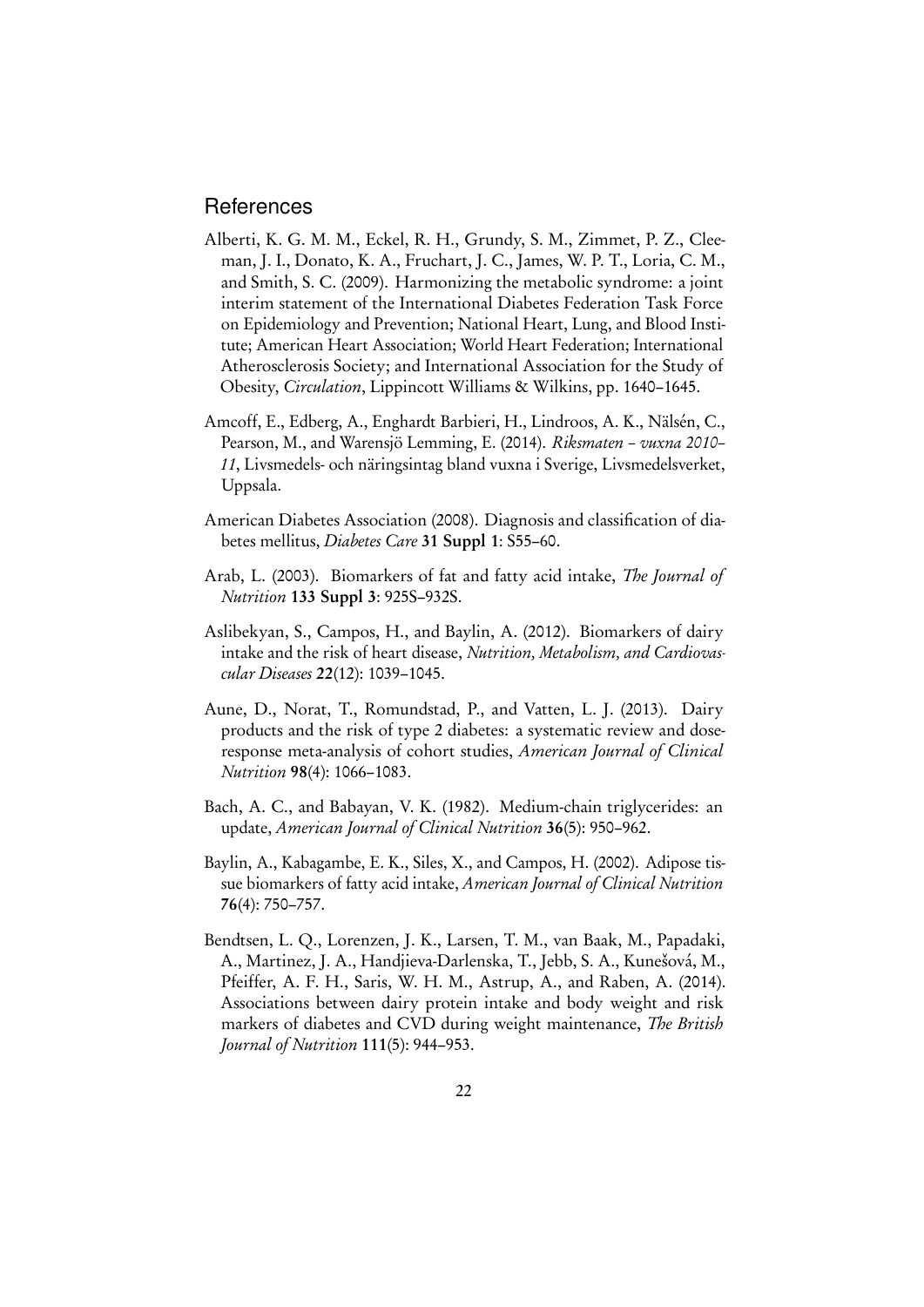- <span id="page-22-5"></span>Beynen, A. C., and Katan, M. B. (1985). Rapid sampling and long-term storage of subcutaneous adipose-tissue biopsies for determination of fatty acid composition, American Journal of Clinical Nutrition 42(2): 317–322.
- <span id="page-22-9"></span>Biong, A. S., d, M. B. V. o., Ringstad, J., Thelle, D. S., and Pedersen, J. I. (2006). Intake of milk fat, reflected in adipose tissue fatty acids and risk of myocardial infarction: a case–control study, European Journal of Clinical Nutrition 60(2): 236–244.
- <span id="page-22-6"></span>Chowdhury, R., Warnakula, S., Kunutsor, S., Crowe, F., Ward, H. A., Johnson, L., Franco, O. H., Butterworth, A. S., Forouhi, N. G., Thompson, S. G., Khaw, K.-T., Mozaffarian, D., Danesh, J., and Di Angelantonio, E. (2014). Association of Dietary, Circulating, and Supplement Fatty Acids With Coronary Risk: A Systematic Review and Meta-analysis, Annals of Internal Medicine 160(6): 398–406.
- <span id="page-22-2"></span>de Oliveira Otto, M. C., Nettleton, J. A., Lemaitre, R. N., Steffen, L. M., Kromhout, D., Rich, S. S., Tsai, M. Y., Jacobs, D. R., and Mozaffarian, D. (2013). Biomarkers of dairy fatty acids and risk of cardiovascular disease in the multi-ethnic study of atherosclerosis, Journal of the American Heart Association 2(4): e000092.
- <span id="page-22-7"></span>Gao, D., Ning, N., Wang, C., Wang, Y., Li, Q., Meng, Z., Liu, Y., and Li, Q. (2013). Dairy products consumption and risk of type 2 diabetes: systematic review and dose-response meta-analysis, *PLoS ONE* 8(9): e73965.
- <span id="page-22-8"></span>Haug, A., Høstmark, A. T., and Harstad, O. M. (2007). Bovine milk in human nutrition – a review, *Lipids in Health and Disease* 6(1): 25.
- <span id="page-22-4"></span>Hodson, L., Eyles, H. C., McLachlan, K. J., Bell, M. L., Green, T. J., and Skeaff, C. M. (2014). Plasma and erythrocyte fatty acids reflect intakes of saturated and n-6 PUFA within a similar time frame, The Journal of Nutrition 144(1): 33–41.
- <span id="page-22-0"></span>Hodson, L., Skeaff, C. M., and Fielding, B. A. (2008). Fatty acid composition of adipose tissue and blood in humans and its use as a biomarker of dietary intake, Progress in Lipid Research 47(5): 348–380.
- <span id="page-22-3"></span>Iggman, D., Ärnlöv, J., Vessby, B., Cederholm, T., Sjögren, P., and Risérus, U. (2010). Adipose tissue fatty acids and insulin sensitivity in elderly men, Diabetologia 53(5): 850–857.
- <span id="page-22-1"></span>Jacobs, S., Schiller, K., Jansen, E., Fritsche, A., Weikert, C., di Giuseppe, R., Boeing, H., Schulze, M. B., and Kröger, J. (2014). Association between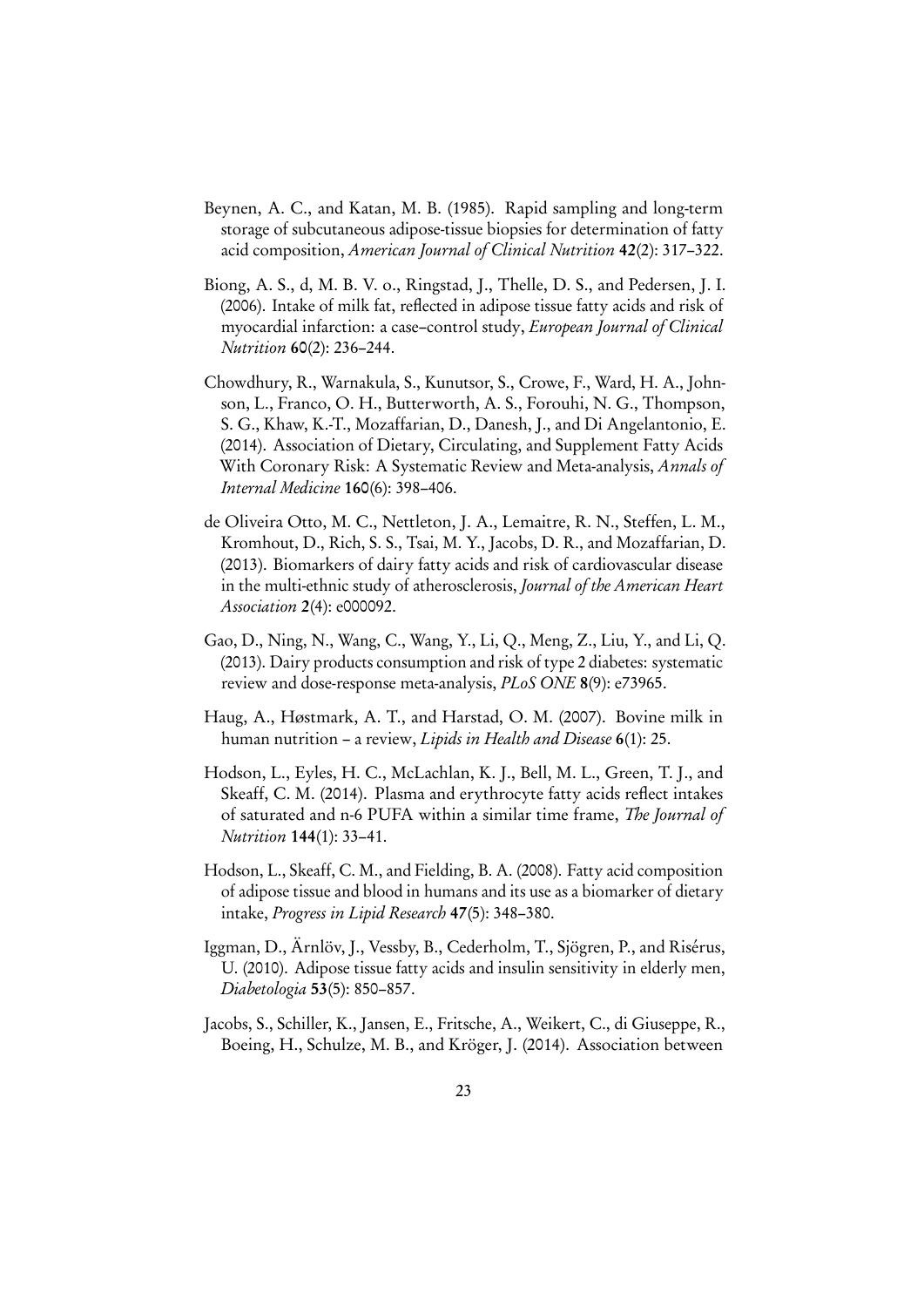erythrocyte membrane fatty acids and biomarkers of dyslipidemia in the EPIC-Potsdam study, European Journal of Clinical Nutrition 68: 517–525.

- <span id="page-23-5"></span>Jensen, R. G. (2002). The composition of bovine milk lipids: January 1995 to December 2000, Journal of Dairy Science 85(2): 295–350.
- <span id="page-23-2"></span>Jiang, J., Wolk, A., and Vessby, B. (1999). Relation between the intake of milk fat and the occurrence of conjugated linoleic acid in human adipose tissue, American Journal of Clinical Nutrition 70(1): 21–27.
- <span id="page-23-4"></span>Keys, A., Menotti, A., Karvonen, M. J., Aravanis, C., Blackburn, H., Buzina, R., Djordevic, B. S., Dontas, A. S., Fidanza, F., and Keys, M. H. (1986). The diet and 15-year death rate in the seven countries study, American Journal of Epidemiology 124(6): 903–915.
- <span id="page-23-7"></span>Khaw, K.-T., Friesen, M. D., Riboli, E., Luben, R., and Wareham, N. (2012). Plasma phospholipid fatty acid concentration and incident coronary heart disease in men and women: the EPIC-Norfolk prospective study, PLoS Medicine 9(7): e1001255.
- <span id="page-23-3"></span>Kratz, M., Baars, T., and Guyenet, S. (2013). The relationship between high-fat dairy consumption and obesity, cardiovascular, and metabolic disease, European Journal of Nutrition 52(1): 1–24.
- <span id="page-23-6"></span>Kratz, M., Marcovina, S., Nelson, J. E., Yeh, M. M., Kowdley, K. V., Callahan, H. S., Song, X., Di, C., and Utzschneider, K. M. (2014). Dairy fat intake is associated with glucose tolerance, hepatic and systemic insulin sensitivity, and liver fat but not *β*-cell function in humans, American Journal of Clinical Nutrition 99(6): 1385–1396.
- <span id="page-23-0"></span>Krauss, R. M., Eckel, R. H., Howard, B., Appel, L. J., Daniels, S. R., Deckelbaum, R. J., Erdman, J. W., Kris-Etherton, P., Goldberg, I. J., Kotchen, T. A., Lichtenstein, A. H., Mitch, W. E., Mullis, R., Robinson, K., Wylie-Rosett, J., St Jeor, S., Suttie, J., Tribble, D. L., and Bazzarre, T. L. (2000). AHA Dietary Guidelines: revision 2000: A statement for healthcare professionals from the Nutrition Committee of the American Heart Association.
- <span id="page-23-1"></span>Malik, S., Wong, N. D., Franklin, S. S., Kamath, T. V., L'Italien, G. J., Pio, J. R., and Williams, G. R. (2004). Impact of the metabolic syndrome on mortality from coronary heart disease, cardiovascular disease, and all causes in United States adults, Circulation 110(10): 1245–1250.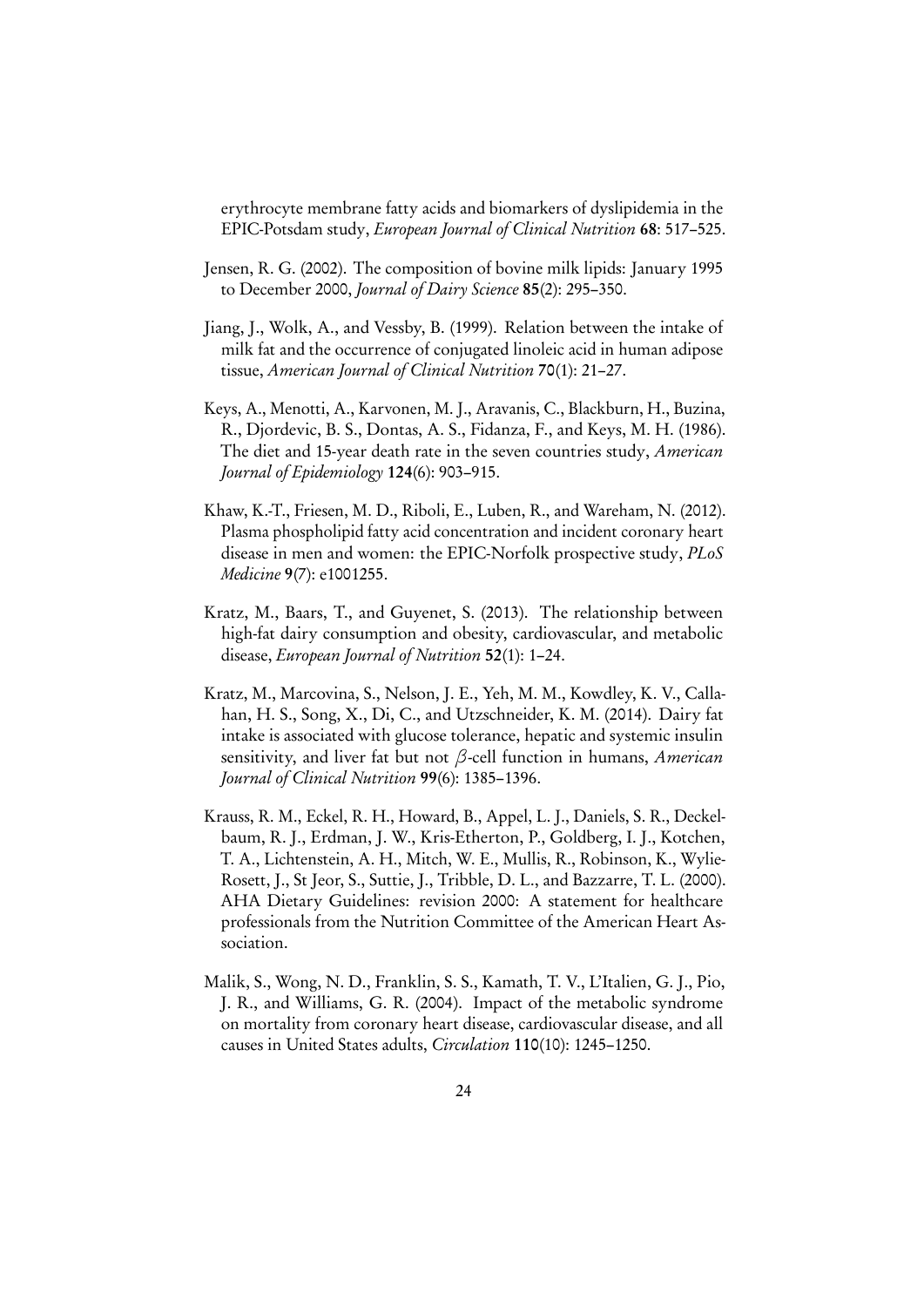- <span id="page-24-6"></span>Maruyama, C., Yoneyama, M., Suyama, N., Yoshimi, K., Teramoto, A., Sakaki, Y., Suto, Y., Takahashi, K., Araki, R., Ishizaka, Y., Yamakado, M., and Teramoto, T. (2008). Differences in serum phospholipid fatty acid compositions and estimated desaturase activities between Japanese men with and without metabolic syndrome, Journal of Atherosclerosis and Thrombosis 15(6): 306–313.
- <span id="page-24-7"></span>Mayneris-Perxachs, J., Guerendiain, M., Castellote, A. I., Estruch, R., Covas, M. I., Fitó, M., Salas-Salvadó, J., Martínez-González, M. A., Aros, F., Lamuela-Raventós, R. M., and López-Sabater, M. C. (2014). Plasma fatty acid composition, estimated desaturase activities, and their relation with the metabolic syndrome in a population at high risk of cardiovascular disease, Clinical Nutrition 33(1): 90-97.
- <span id="page-24-5"></span>McGregor, R. A., and Poppitt, S. D. (2013). Milk protein for improved metabolic health: a review of the evidence, Nutrition & Metabolism 10(1): 46.
- <span id="page-24-4"></span>Micha, R., King, I. B., Lemaitre, R. N., Rimm, E. B., Sacks, F., Song, X., Siscovick, D. S., and Mozaffarian, D. (2010). Food sources of individual plasma phospholipid trans fatty acid isomers: the Cardiovascular Health Study, American Journal of Clinical Nutrition 91(4): 883–893.
- <span id="page-24-2"></span>Mozaffarian, D., Cao, H., King, I. B., Lemaitre, R. N., Song, X., Siscovick, D. S., and Hotamisligil, G. S. (2010). Trans-Palmitoleic Acid, Metabolic Risk Factors, and New-Onset Diabetes in U.S. Adults, Annals of Internal Medicine 153(12): 790–799.
- <span id="page-24-3"></span>Mozaffarian, D., de Oliveira Otto, M. C., Lemaitre, R. N., Fretts, A. M., Hotamisligil, G., Tsai, M. Y., Siscovick, D. S., and Nettleton, J. A. (2013). trans-Palmitoleic acid, other dairy fat biomarkers, and incident diabetes: the Multi-Ethnic Study of Atherosclerosis (MESA), American Journal of Clinical Nutrition 97(4): 854–861.
- <span id="page-24-1"></span>Nestel, P. J., Straznicky, N., Mellett, N. A., Wong, G., De Souza, D. P., Tull, D. L., Barlow, C. K., Grima, M. T., and Meikle, P. J. (2014). Specific plasma lipid classes and phospholipid fatty acids indicative of dairy food consumption associate with insulin sensitivity, American Journal of Clinical Nutrition 99(1): 46–53.
- <span id="page-24-0"></span>Nordic Council of Ministers (2014). Nordic Nutrition Recommendations 2012, Integrating nutrition and physical activity, Nordic Council of Ministers.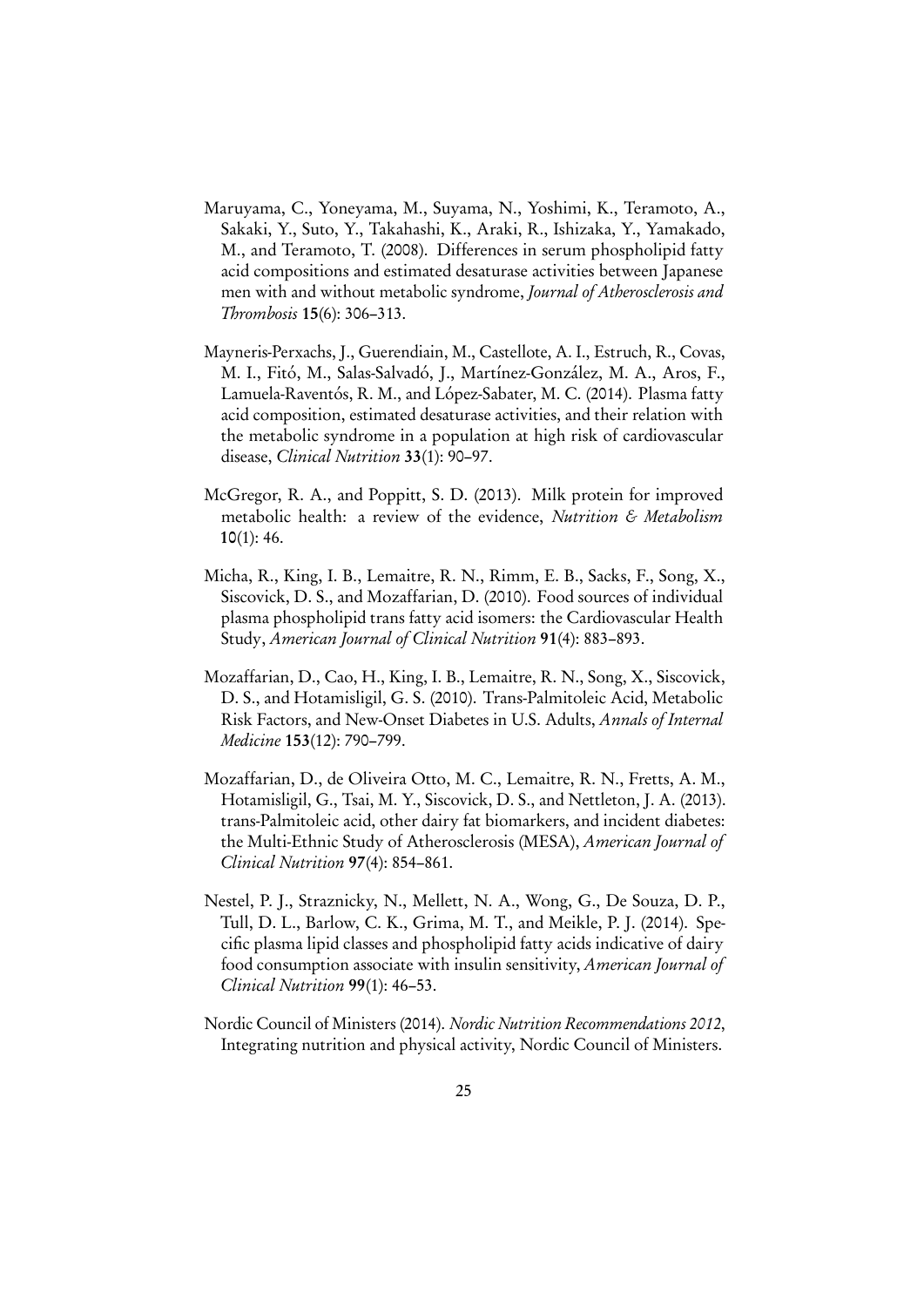- <span id="page-25-8"></span>Onakpoya, I. J., Perry, R., Zhang, J., and Ernst, E. (2011). Efficacy of calcium supplementation for management of overweight and obesity: systematic review of randomized clinical trials, Nutrition Reviews 69(6): 335–343.
- <span id="page-25-3"></span>Perreault, M., Zulyniak, M. A., Badoud, F., Stephenson, S., Badawi, A., Buchholz, A., and Mutch, D. M. (2014). A distinct fatty acid profile underlies the reduced inflammatory state of metabolically healthy obese individuals, PLoS ONE 9(2): e88539.
- <span id="page-25-5"></span>Siri-Tarino, P. W., Sun, Q., Hu, F. B., and Krauss, R. M. (2010). Metaanalysis of prospective cohort studies evaluating the association of saturated fat with cardiovascular disease, American Journal of Clinical Nutrition 91(3): 535-546.
- <span id="page-25-2"></span>Smedman, A. E., Gustafsson, I. B., Berglund, L. G., and Vessby, B. O. (1999). Pentadecanoic acid in serum as a marker for intake of milk fat: relations between intake of milk fat and metabolic risk factors, American Journal of Clinical Nutrition 69(1): 22–29.
- <span id="page-25-4"></span>Smit, L. A., Baylin, A., and Campos, H. (2010). Conjugated linoleic acid in adipose tissue and risk of myocardial infarction, American Journal of Clinical Nutrition 92(1): 34–40.
- <span id="page-25-7"></span>Soares, M., Pathak, K., and Calton, E. (2014). Calcium and vitamin D in the regulation of energy balance: where do we stand?, International Journal of Molecular Sciences 15(3): 4938–4945.
- <span id="page-25-6"></span>Soedamah-Muthu, S. S., Ding, E. L., Al-Delaimy, W. K., Hu, F. B., Engberink, M. F., Willett, W. C., and Geleijnse, J. M. (2011). Milk and dairy consumption and incidence of cardiovascular diseases and all-cause mortality: dose-response meta-analysis of prospective cohort studies, American Journal of Clinical Nutrition 93(1): 158–171.
- <span id="page-25-9"></span>Sun, Q., Ma, J., Campos, H., and Hu, F. B. (2007). Plasma and erythrocyte biomarkers of dairy fat intake and risk of ischemic heart disease, American Journal of Clinical Nutrition 86(4): 929–937.
- <span id="page-25-0"></span>U.S. Department of Agriculture, and U.S. Department of Health and Human Services (2010). Dietary Guidelines for Americans, U.S. Government Printing Office.
- <span id="page-25-1"></span>Van Dam, R. M., and Hunter, D. (2012). Biochemical Indicators of Dietary Intake, Nutritional Epidemiology, Oxford University Press, pp. 150–212.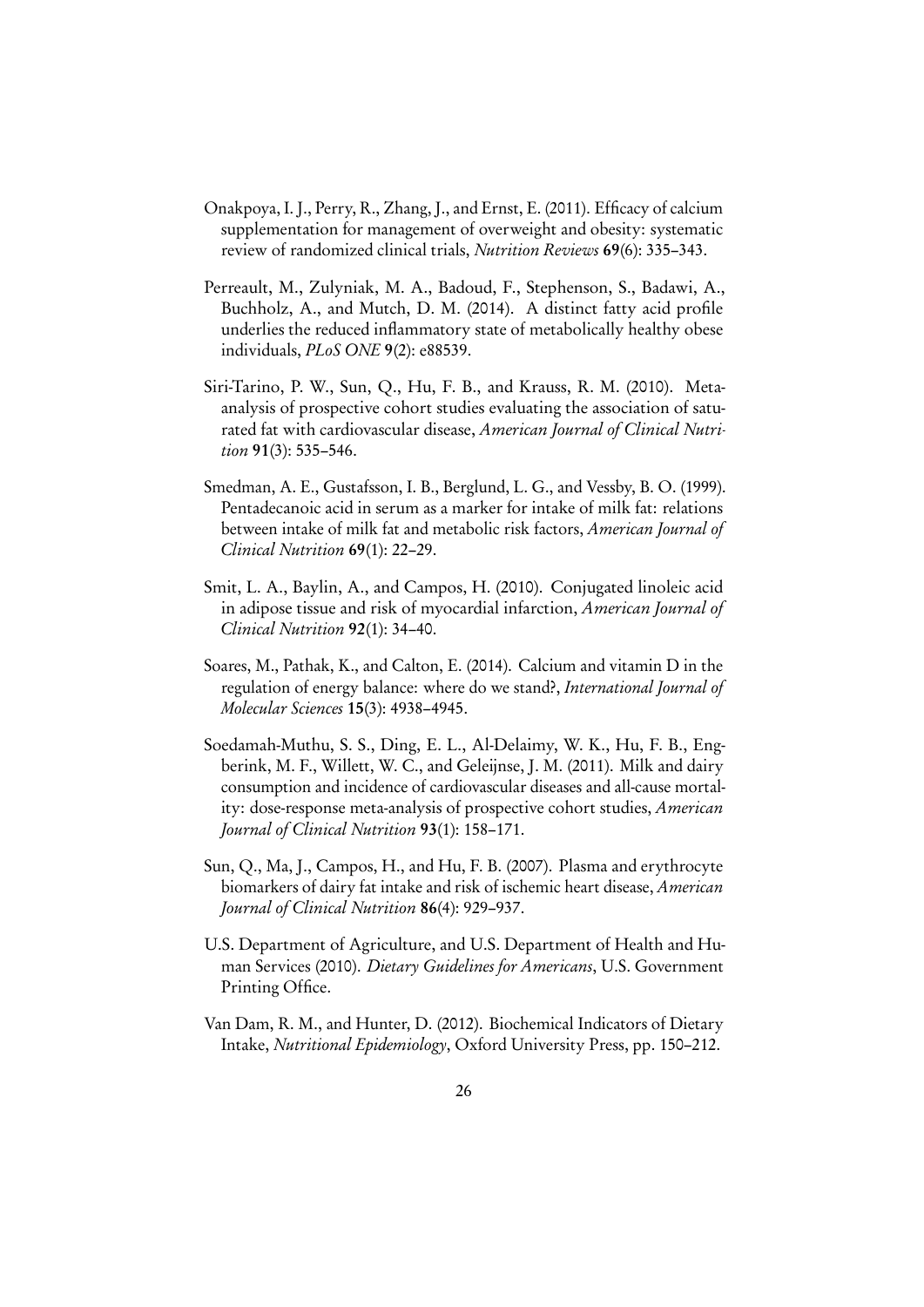- <span id="page-26-5"></span>Wang, H., Steffen, L. M., Vessby, B., Basu, S., Steinberger, J., Moran, A., Jacobs, D. R., Hong, C. P., and Sinaiko, A. R. (2011). Obesity Modifies the Relations Between Serum Markers of Dairy Fats and Inflammation and Oxidative Stress Among Adolescents, Obesity 19(12): 2404–2410.
- <span id="page-26-4"></span>Wang, L. (2010). Systematic review: Vitamin D and calcium supplementation in prevention of cardiovascular events, Annals of Internal Medicine 152(5): 315–323.
- <span id="page-26-9"></span>Warensjö, E., Jansson, J.-H., Berglund, L., Boman, K., Ahrén, B., Weinehall, L., Lindahl, B., Hallmans, G., and Vessby, B. (2004). Estimated intake of milk fat is negatively associated with cardiovascular risk factors and does not increase the risk of a first acute myocardial infarction. A prospective case-control study, The British Journal of Nutrition 91(4): 635–642.
- <span id="page-26-6"></span>Warensjö, E., Jansson, J.-H., Cederholm, T., Boman, K., Eliasson, M., Hallmans, G., Johansson, I., and Sjögren, P. (2010). Biomarkers of milk fat and the risk of myocardial infarction in men and women: a prospective, matched case-control study, American Journal of Clinical Nutrition 92(1): 194–202.
- <span id="page-26-7"></span>Warensjö, E., Smedman, A., Stegmayr, B., Hallmans, G., Weinehall, L., Vessby, B., and Johansson, I. (2009). Stroke and plasma markers of milk fat intake–a prospective nested case-control study, Nutrition Journal 8: 21.
- <span id="page-26-0"></span>Willett, W. (2012). Correction for the Effects of Measurement Error, Nutritional Epidemiology, Oxford University Press, pp. 287–304.
- <span id="page-26-2"></span>Wolk, A., Furuheim, M., and Vessby, B. (2001). Fatty acid composition of adipose tissue and serum lipids are valid biological markers of dairy fat intake in men, The Journal of Nutrition 131(3): 828–833.
- <span id="page-26-1"></span>Wolk, A., Vessby, B., Ljung, H., and Barrefors, P. (1998). Evaluation of a biological marker of dairy fat intake, American Journal of Clinical Nutrition 68(2): 291–295.
- <span id="page-26-8"></span>Yamagishi, K., Nettleton, J. A., and Folsom, A. R. (2008). Plasma fatty acid composition and incident heart failure in middle-aged adults: the Atherosclerosis Risk in Communities (ARIC) Study, American Heart Journal 156(5): 965–974.
- <span id="page-26-3"></span>Yu, D. X., Sun, Q., Ye, X. W., Pan, A., Zong, G., Zhou, Y. H., Li, H. X., Hu, F. B., and Lin, X. (2012). Erythrocyte trans-fatty acids, type 2 diabetes and